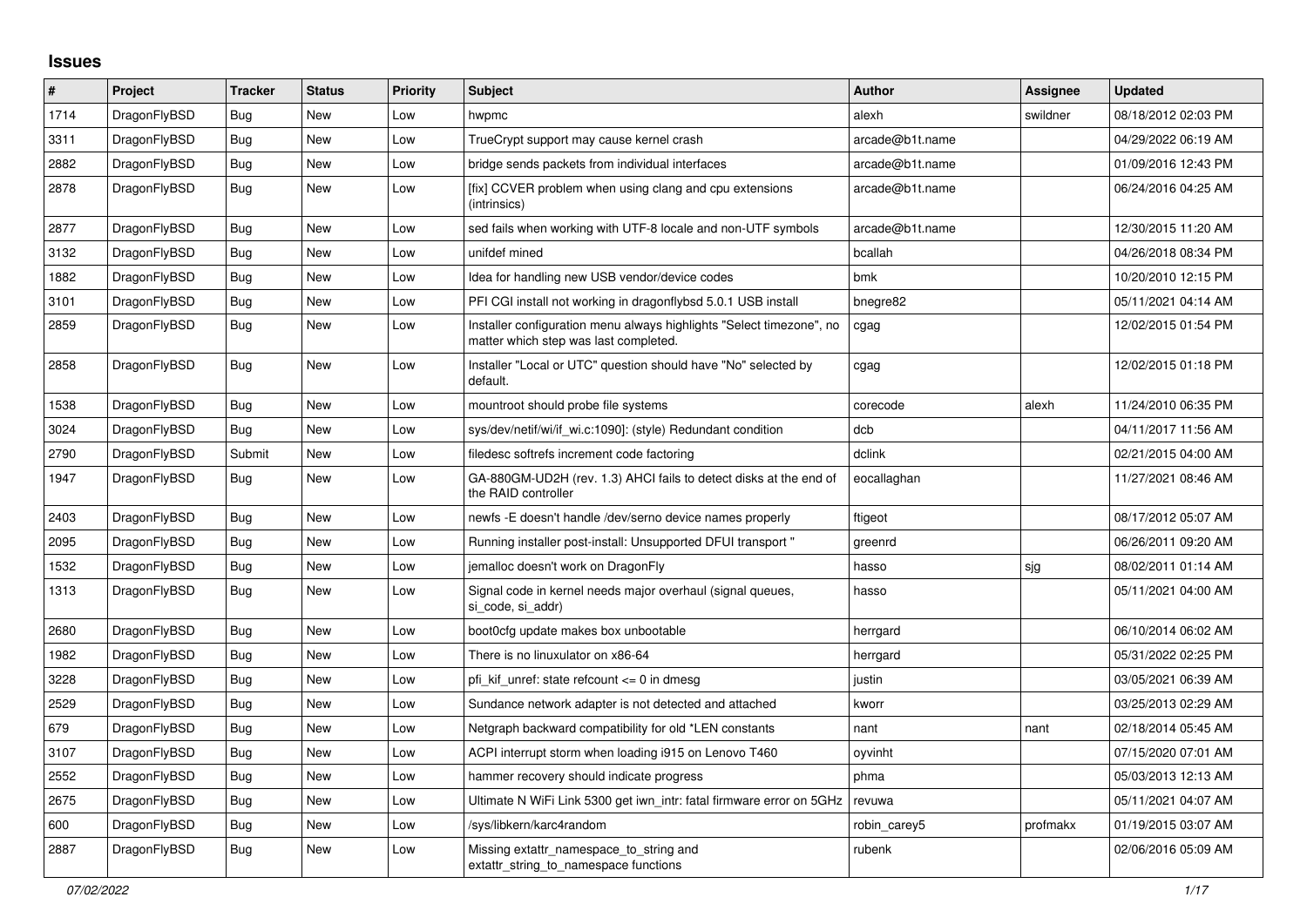| #    | Project      | <b>Tracker</b> | <b>Status</b> | <b>Priority</b> | <b>Subject</b>                                                                                            | <b>Author</b>      | Assignee | <b>Updated</b>      |
|------|--------------|----------------|---------------|-----------------|-----------------------------------------------------------------------------------------------------------|--------------------|----------|---------------------|
| 2020 | DragonFlyBSD | <b>Bug</b>     | <b>New</b>    | Low             | Port brcm80211 driver from Linux to DragonFly BSD                                                         | studer             |          | 03/05/2011 10:54 PM |
| 2931 | DragonFlyBSD | <b>Bug</b>     | <b>New</b>    | Low             | 'gdb' of 'vkernel' unable to print backtrace                                                              | tofergus           |          | 07/26/2016 01:51 PM |
| 2252 | DragonFlyBSD | <b>Bug</b>     | New           | Low             | snd hda not useable if loaded via /boot/loader.conf                                                       | xbit               | swildner | 12/14/2011 12:23 AM |
| 1148 | DragonFlyBSD | <b>Bug</b>     | In Progress   | Low             | BCM4311 wireless network adapter detected but not functional                                              | archimedes.gaviola |          | 05/11/2021 04:00 AM |
| 725  | DragonFlyBSD | <b>Bug</b>     | In Progress   | Low             | 'make distribution' fails w/'ro' /usr/obj                                                                 | c.turner           |          | 03/09/2013 01:01 PM |
| 2631 | DragonFlyBSD | <b>Bug</b>     | In Progress   | Low             | Verify library versioning current with full package build and switch it<br>on (after publishing packages) | tuxillo            |          | 05/11/2021 04:06 AM |
| 1819 | DragonFlyBSD | <b>Bug</b>     | In Progress   | Low             | truss - Major revamping task list                                                                         | tuxillo            | tuxillo  | 11/27/2021 08:45 AM |
| 2797 | DragonFlyBSD | <b>Bug</b>     | In Progress   | Low             | vkernels with & without machdep.pmap_mmu_optimize                                                         | yellowrabbit2010   |          | 11/27/2021 08:06 AM |
| 2721 | DragonFlyBSD | Submit         | Feedback      | Low             | Some few zalloc calls to objcache ones replacements                                                       | dclink             | tuxillo  | 05/11/2021 04:08 AM |
| 1428 | DragonFlyBSD | <b>Bug</b>     | Feedback      | Low             | POSIX.1e implementation is too old                                                                        | hasso              | tuxillo  | 05/11/2021 04:00 AM |
| 385  | DragonFlyBSD | <b>Bug</b>     | Feedback      | Low             | Mail archive address removal                                                                              | justin             | justin   | 03/09/2013 11:24 AM |
| 1127 | DragonFlyBSD | <b>Bug</b>     | Feedback      | Low             | cdrom drive not detected                                                                                  | tgr                | corecode | 01/15/2015 08:55 AM |
| 285  | DragonFlyBSD | <b>Bug</b>     | Feedback      | Low             | interrupt latency with re without ip address configured                                                   | thomas.nikolajsen  |          | 02/20/2014 10:30 AM |
| 2636 | DragonFlyBSD | <b>Bug</b>     | Feedback      | Low             | Add -x flag to iostat (a la solaris)                                                                      | tuxillo            |          | 05/11/2021 04:07 AM |
| 293  | DragonFlyBSD | <b>Bug</b>     | Feedback      | Low             | Various updates to the handbook                                                                           | victor             | victor   | 03/10/2013 04:46 AM |
| 3041 | DragonFlyBSD | Submit         | <b>New</b>    | Normal          | firmware: Remove embedding of multiple images in one module.                                              | Anonymous          |          | 12/25/2020 02:15 AM |
| 2297 | DragonFlyBSD | Bug            | New           | Normal          | strange NFS (client) error messages / problems                                                            | Anonymous          |          | 02/19/2012 02:59 PM |
| 2292 | DragonFlyBSD | <b>Bug</b>     | New           | Normal          | re interface with jumbo frames (mtu larger than 1500) hangs after<br>some traffic                         | Anonymous          |          | 01/31/2012 12:11 AM |
| 2052 | DragonFlyBSD | Bug            | New           | Normal          | Kernel panic: CPU APIC ID out of range                                                                    | Anonymous          |          | 05/02/2011 11:06 AM |
| 1695 | DragonFlyBSD | <b>Bug</b>     | New           | Normal          | NFS-related system breakdown                                                                              | Anonymous          |          | 04/10/2014 12:35 AM |
| 2806 | DragonFlyBSD | Bug            | New           | Normal          | failed to configure a link-local address on ath0 (errno = 22)                                             | Chingyuan          |          | 05/25/2021 01:00 AM |
| 989  | DragonFlyBSD | <b>Bug</b>     | New           | Normal          | installer/fdisk trouble with wrapped values                                                               | Discodestroyer     |          | 02/18/2014 06:27 AM |
| 2620 | DragonFlyBSD | <b>Bug</b>     | New           | Normal          | moused problem                                                                                            | FilippoMo          |          | 12/20/2013 10:32 AM |
| 2618 | DragonFlyBSD | <b>Bug</b>     | New           | Normal          | mouse problem on RELEASE-3_6_0                                                                            | FilippoMo          |          | 12/20/2013 03:26 AM |
| 2453 | DragonFlyBSD | <b>Bug</b>     | New           | Normal          | panic: assertion "gd->gd_spinlocks == 0" failed                                                           | Johannes.Hofmann   |          | 11/12/2012 12:54 PM |
| 1850 | DragonFlyBSD | <b>Bug</b>     | New           | Normal          | volume-add on hammer root fs panic                                                                        | Johannes.Hofmann   |          | 04/18/2019 04:27 AM |
| 3006 | DragonFlyBSD | Bug            | New           | Normal          | boot0cfg: panic in kern udev.c in function udev dict set cstr when MichiGreat<br>installing in VirtualBox |                    |          | 04/01/2017 02:22 PM |
| 1246 | DragonFlyBSD | <b>Bug</b>     | New           | Normal          | bad resolution (monitor desync) with livedvd                                                              | Przem0l            |          | 02/18/2014 06:29 AM |
| 2493 | DragonFlyBSD | <b>Bug</b>     | New           | Normal          | vidcontrol: invalid video mode name                                                                       | Svarov             |          | 01/24/2013 09:55 AM |
| 2595 | DragonFlyBSD | Bug            | New           | Normal          | DragonFly 3.4.3 crashes on SUN Blade X6250 with Qlogic ISP 2432 Turvamies<br>FC card                      |                    |          | 10/07/2013 11:53 AM |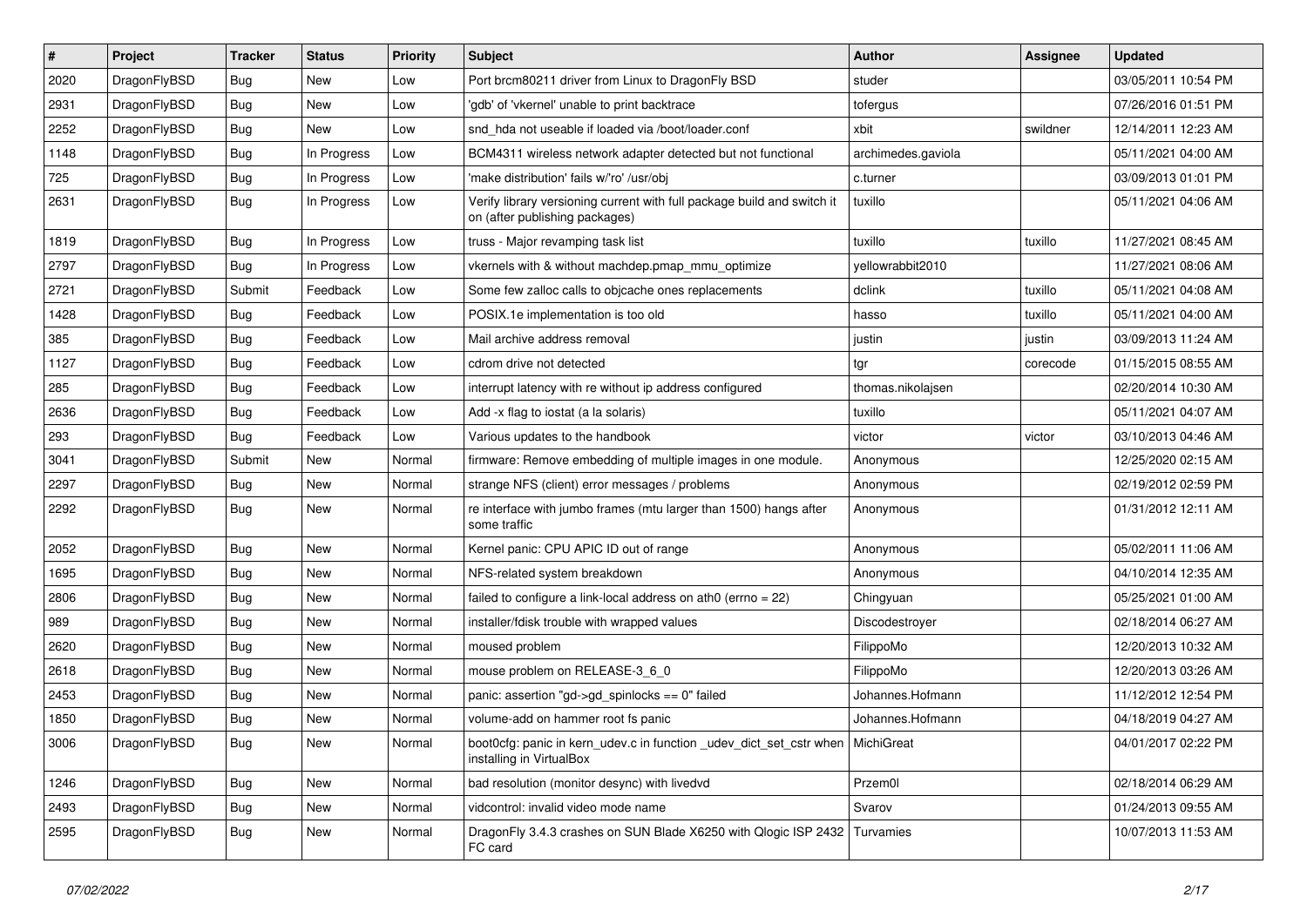| $\sharp$ | Project      | <b>Tracker</b> | <b>Status</b> | <b>Priority</b> | Subject                                                                                                                      | Author             | Assignee | <b>Updated</b>      |
|----------|--------------|----------------|---------------|-----------------|------------------------------------------------------------------------------------------------------------------------------|--------------------|----------|---------------------|
| 3219     | DragonFlyBSD | <b>Bug</b>     | New           | Normal          | x11/xorg port can not be build                                                                                               | <b>UlasSAYGIN</b>  |          | 03/31/2020 08:57 AM |
| 3120     | DragonFlyBSD | Bug            | New           | Normal          | Intel AC 8260 firmware does not load                                                                                         | Vintodrimmer       |          | 08/28/2018 03:30 AM |
| 2852     | DragonFlyBSD | <b>Bug</b>     | New           | Normal          | Hammer File System - hangs on undo during system boot / mount -<br>will not recover on DragonFlyBSD newer than 3.6.0         | abale              |          | 05/11/2021 04:07 AM |
| 1941     | DragonFlyBSD | Bug            | <b>New</b>    | Normal          | wlan config crash                                                                                                            | abandon.every.hope |          | 12/24/2010 07:54 PM |
| 2250     | DragonFlyBSD | <b>Bug</b>     | New           | Normal          | Kernel panic                                                                                                                 | adamk              |          | 11/23/2018 01:10 AM |
| 3301     | DragonFlyBSD | Bug            | New           | Normal          | Gkrellm from the packages is not showing logged in users in main<br>window, logged in users always $== 0$                    | adrian             |          | 01/08/2022 04:24 AM |
| 3300     | DragonFlyBSD | Bug            | New           | Normal          | Running Xvnc from TigerVNC package through the INETD daemon<br>in TCP WAIT mode fails hard                                   | adrian             |          | 01/08/2022 04:25 AM |
| 2210     | DragonFlyBSD | Bug            | <b>New</b>    | Normal          | Bugtracker cannot assign default project for new users                                                                       | ahuete.devel       |          | 11/17/2011 11:30 AM |
| 2520     | DragonFlyBSD | Bug            | New           | Normal          | panic: assertion "IS_SERIALIZED((ifp->if_serializer))" failed in<br>if_default_serialize_assert at /usr/src/sys/net/if.c:437 | ano                |          | 03/09/2013 12:14 AM |
| 2329     | DragonFlyBSD | Bug            | New           | Normal          | ibm x3550 & acpi                                                                                                             | ano                |          | 06/03/2014 11:37 AM |
| 3278     | DragonFlyBSD | Bug            | <b>New</b>    | Normal          | Second screen image is distorted                                                                                             | arcade@b1t.name    |          | 07/10/2021 03:36 AM |
| 3209     | DragonFlyBSD | <b>Bug</b>     | New           | Normal          | svc has some minor bugs                                                                                                      | arcade@b1t.name    |          | 10/24/2019 09:08 AM |
| 2107     | DragonFlyBSD | Bug            | <b>New</b>    | Normal          | 2.10.1 sata dvd drive issue                                                                                                  | ausppc             |          | 07/31/2011 08:41 PM |
| 3284     | DragonFlyBSD | Bug            | New           | Normal          | Wrong towlower() result for U+038A                                                                                           | bhaible            |          | 07/10/2021 03:34 AM |
| 3283     | DragonFlyBSD | <b>Bug</b>     | <b>New</b>    | Normal          | mknodat() cannot create FIFOs                                                                                                | bhaible            |          | 07/10/2021 03:34 AM |
| 3282     | DragonFlyBSD | <b>Bug</b>     | New           | Normal          | unexpected errno value from fopen()                                                                                          | bhaible            |          | 07/10/2021 03:34 AM |
| 3281     | DragonFlyBSD | Bug            | <b>New</b>    | Normal          | Crash after leaving unattended for a while                                                                                   | bhaible            |          | 07/10/2021 03:32 AM |
| 3110     | DragonFlyBSD | <b>Bug</b>     | New           | Normal          | crash with ipfw3 under load                                                                                                  | bnegre82           |          | 12/09/2017 06:22 AM |
| 1594     | DragonFlyBSD | Bug            | New           | Normal          | Kernel panic during boot from Live CD on Dell E6400                                                                          | bodie              |          | 05/11/2021 03:54 AM |
| 2115     | DragonFlyBSD | <b>Bug</b>     | <b>New</b>    | Normal          | [msk] system freeze after receive some paquet                                                                                | bsdsx              |          | 08/22/2011 10:22 AM |
| 2319     | DragonFlyBSD | <b>Bug</b>     | New           | Normal          | crypt/passwd forward compat                                                                                                  | c.turner1          |          | 02/28/2012 12:39 PM |
| 2265     | DragonFlyBSD | Bug            | <b>New</b>    | Normal          | mbsrtowcs does not properly handle invalid mbstate_t in ps                                                                   | c.turner1          | swildner | 01/10/2012 07:56 PM |
| 3143     | DragonFlyBSD | <b>Bug</b>     | New           | Normal          | assertion "0" failed in hammer2 inode xop chain sync                                                                         | cbin               |          | 07/18/2018 12:50 PM |
| 3139     | DragonFlyBSD | <b>Bug</b>     | <b>New</b>    | Normal          | USB Mouse Does Not Work in DragonflyBSD guest on VirtualBox                                                                  | chiguy1256         |          | 06/24/2018 10:14 PM |
| 3280     | DragonFlyBSD | Bug            | <b>New</b>    | Normal          | KMS console and i915(4) not working in 6.0                                                                                   | cmusser            |          | 07/10/2021 03:35 AM |
| 1556     | DragonFlyBSD | <b>Bug</b>     | New           | Normal          | many processes stuck in "hmrrcm", system unusable                                                                            | corecode           | tuxillo  | 05/11/2021 03:52 AM |
| 1474     | DragonFlyBSD | <b>Bug</b>     | <b>New</b>    | Normal          | ithread 1 unexpectedly rescheduled                                                                                           | corecode           | tuxillo  | 05/11/2021 03:52 AM |
| 1442     | DragonFlyBSD | <b>Bug</b>     | New           | Normal          | blocking SIGSEGV and triggering a segment violation produces an<br>all CPU consuming process                                 | corecode           | tuxillo  | 05/11/2021 03:52 AM |
| 1440     | DragonFlyBSD | Bug            | <b>New</b>    | Normal          | ptrace/gdb doesn't work after process blocks SIGTRAP                                                                         | corecode           | tuxillo  | 05/11/2021 03:52 AM |
| 731      | DragonFlyBSD | Bug            | New           | Normal          | system freeze on "slice too large"                                                                                           | corecode           | tuxillo  | 06/25/2022 04:01 AM |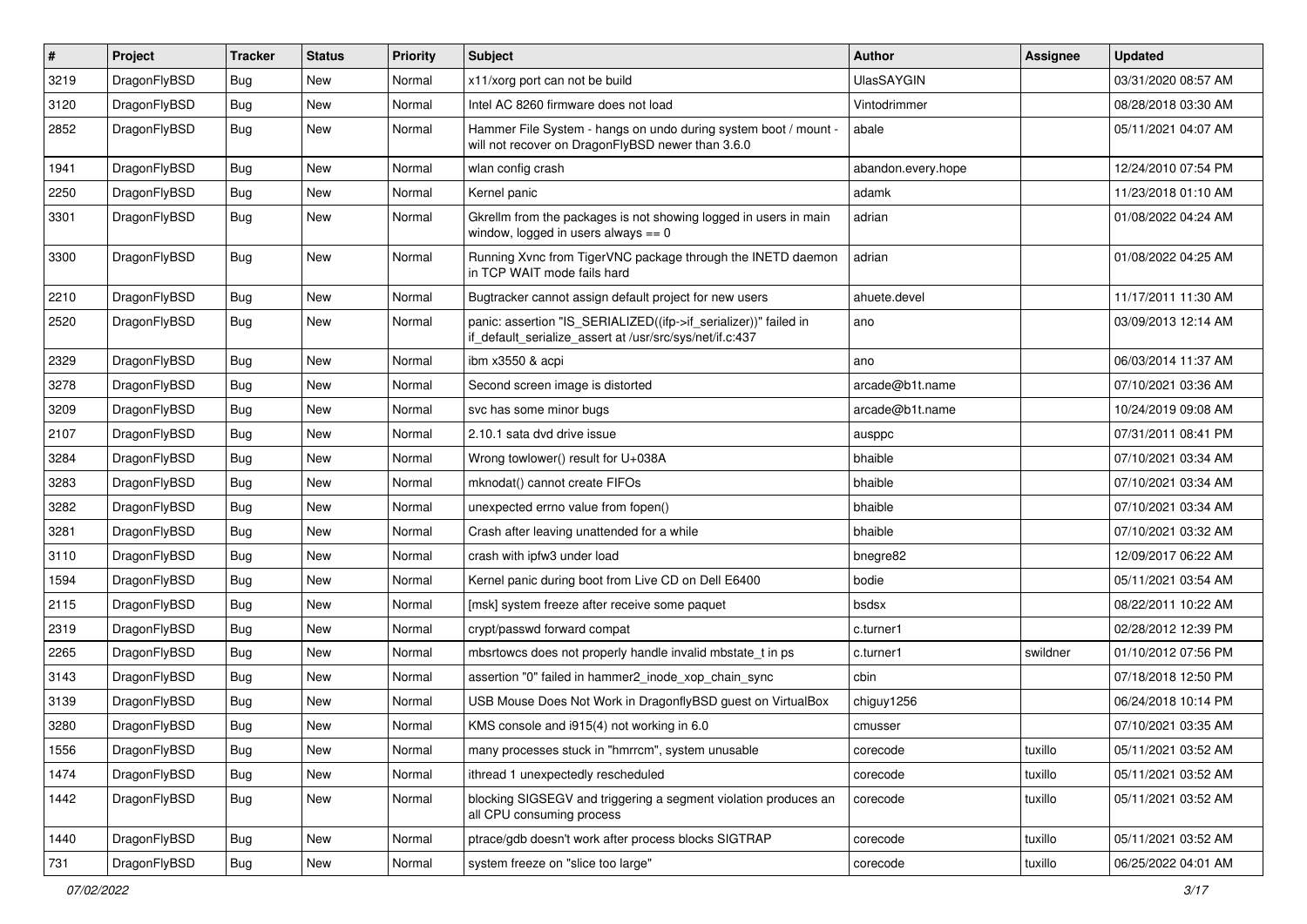| #    | Project      | <b>Tracker</b> | <b>Status</b> | <b>Priority</b> | <b>Subject</b>                                                                                             | Author        | <b>Assignee</b> | <b>Updated</b>      |
|------|--------------|----------------|---------------|-----------------|------------------------------------------------------------------------------------------------------------|---------------|-----------------|---------------------|
| 341  | DragonFlyBSD | <b>Bug</b>     | <b>New</b>    | Normal          | Vinum erroneously repors devices as busy                                                                   | corecode      | swildner        | 01/21/2012 04:50 AM |
| 2687 | DragonFlyBSD | Bug            | <b>New</b>    | Normal          | natacontrol software RAID in installer                                                                     | csmelosky     |                 | 06/22/2014 12:03 PM |
| 3243 | DragonFlyBSD | <b>Bug</b>     | <b>New</b>    | Normal          | SMART status not reported properly for SSD disks                                                           | daftaupe      |                 | 09/09/2020 11:03 PM |
| 3227 | DragonFlyBSD | Submit         | <b>New</b>    | Normal          | Add HAMMER2 instructions in the installation medium README                                                 | daftaupe      |                 | 03/26/2020 03:34 PM |
| 2994 | DragonFlyBSD | <b>Bug</b>     | <b>New</b>    | Normal          | Intermittent boot hangs after git: hammer - HAMMER Version 7                                               | davshao       |                 | 03/30/2017 02:06 PM |
| 2835 | DragonFlyBSD | Bug            | New           | Normal          | /usr/include/c++/5.0/bits/c++locale.h likes<br>POSIX_C_SOURCE>=200809                                      | davshao       |                 | 11/18/2015 03:40 AM |
| 2688 | DragonFlyBSD | <b>Bug</b>     | New           | Normal          | 67613368bdda7 Fix wrong checks for U4B presence Asrock Z77M<br>difficulty detecting USB keyboard           | davshao       |                 | 06/28/2014 07:08 PM |
| 2652 | DragonFlyBSD | <b>Bug</b>     | <b>New</b>    | Normal          | 189a0ff3761b47  ix: Implement MSI-X support locks up Lenovo<br>S <sub>10</sub> Intel Atom n <sub>270</sub> | davshao       |                 | 05/14/2014 01:55 AM |
| 3076 | DragonFlyBSD | Bug            | <b>New</b>    | Normal          | sys/dev/netif/ig_hal/e1000_ich8lan.c:1594: sanity checking mixup?                                          | dcb           |                 | 10/11/2017 01:58 AM |
| 3025 | DragonFlyBSD | <b>Bug</b>     | <b>New</b>    | Normal          | sys/dev/powermng/powernow/powernow.c:284: bad comparison?                                                  | dcb           |                 | 09/23/2017 07:45 AM |
| 3022 | DragonFlyBSD | <b>Bug</b>     | <b>New</b>    | Normal          | sys/dev/netif/ath/ath/if ath.c:2142: strange bitmask?                                                      | dcb           |                 | 04/11/2017 11:49 AM |
| 3018 | DragonFlyBSD | Bug            | <b>New</b>    | Normal          | sys/bus/u4b/wlan/if_run.c:5464]: (style) Redundant condition                                               | dcb           |                 | 04/11/2017 11:26 AM |
| 3154 | DragonFlyBSD | Submit         | New           | Normal          | Update serial handling in bootloader                                                                       | ddegroot      | dillon          | 11/06/2018 11:21 PM |
| 3147 | DragonFlyBSD | Submit         | <b>New</b>    | Normal          | Enable headless installation                                                                               | ddegroot      |                 | 10/09/2018 01:25 PM |
| 2708 | DragonFlyBSD | <b>Bug</b>     | <b>New</b>    | Normal          | unable to send TCP nor UDP on age(4) interface                                                             | dermiste      |                 | 05/11/2021 03:54 AM |
| 1774 | DragonFlyBSD | <b>Bug</b>     | <b>New</b>    | Normal          | New IP header cleanup branch available for testing                                                         | dillon        |                 | 05/15/2022 10:59 AM |
| 3117 | DragonFlyBSD | Bug            | New           | Normal          | Problem with colours if "intel" video-driver used                                                          | dpostolov     |                 | 01/07/2018 11:35 PM |
| 3116 | DragonFlyBSD | <b>Bug</b>     | New           | Normal          | da0 detects on very big volume if to _remove_ usb install stick and<br>reboot on Intel NUC5PPYH            | dpostolov     |                 | 01/07/2018 09:40 PM |
| 1877 | DragonFlyBSD | Bug            | <b>New</b>    | Normal          | Freeze during 1st hammer cleanup after new install                                                         | elekktretterr |                 | 05/15/2022 11:43 AM |
| 1634 | DragonFlyBSD | <b>Bug</b>     | <b>New</b>    | Normal          | panic: spin lock: 0xe4ad1320, indefinitive wait!                                                           | elekktretterr |                 | 01/19/2015 03:21 AM |
| 1463 | DragonFlyBSD | Bug            | <b>New</b>    | Normal          | Mountroot before drives are initialized                                                                    | elekktretterr |                 | 12/07/2010 01:30 PM |
| 1194 | DragonFlyBSD | <b>Bug</b>     | <b>New</b>    | Normal          | SCSI errors while trying to copy photos from my camera                                                     | elekktretterr |                 | 01/14/2015 04:39 PM |
| 2254 | DragonFlyBSD | Bug            | New           | Normal          | panic: assertion "ref < &td->td_toks_end" failed in lwkt_gettoken at<br>/usr/src/sys/kern/lwkt_token.c:588 | eocallaghan   |                 | 12/05/2011 10:21 PM |
| 2164 | DragonFlyBSD | <b>Bug</b>     | <b>New</b>    | Normal          | panic on reboot from usb.                                                                                  | eocallaghan   |                 | 10/27/2011 09:29 AM |
| 2161 | DragonFlyBSD | <b>Bug</b>     | New           | Normal          | Outdated xorg.conf file gets installed into etc and screws up mouse                                        | eocallaghan   |                 | 10/27/2011 01:51 PM |
| 2158 | DragonFlyBSD | Bug            | New           | Normal          | iwn panics with assertion on boot.                                                                         | eocallaghan   |                 | 10/24/2011 04:13 PM |
| 2544 | DragonFlyBSD | <b>Bug</b>     | New           | Normal          | live DVD system boot (menu option 1) caused db> prompt on<br>PE1950                                        | estrabd       |                 | 05/11/2021 03:54 AM |
| 3276 | DragonFlyBSD | Submit         | New           | Normal          | Add option controlling whether gpt expand expands the last partition<br>(needs testing)                    | falsifian     |                 | 07/10/2021 03:35 AM |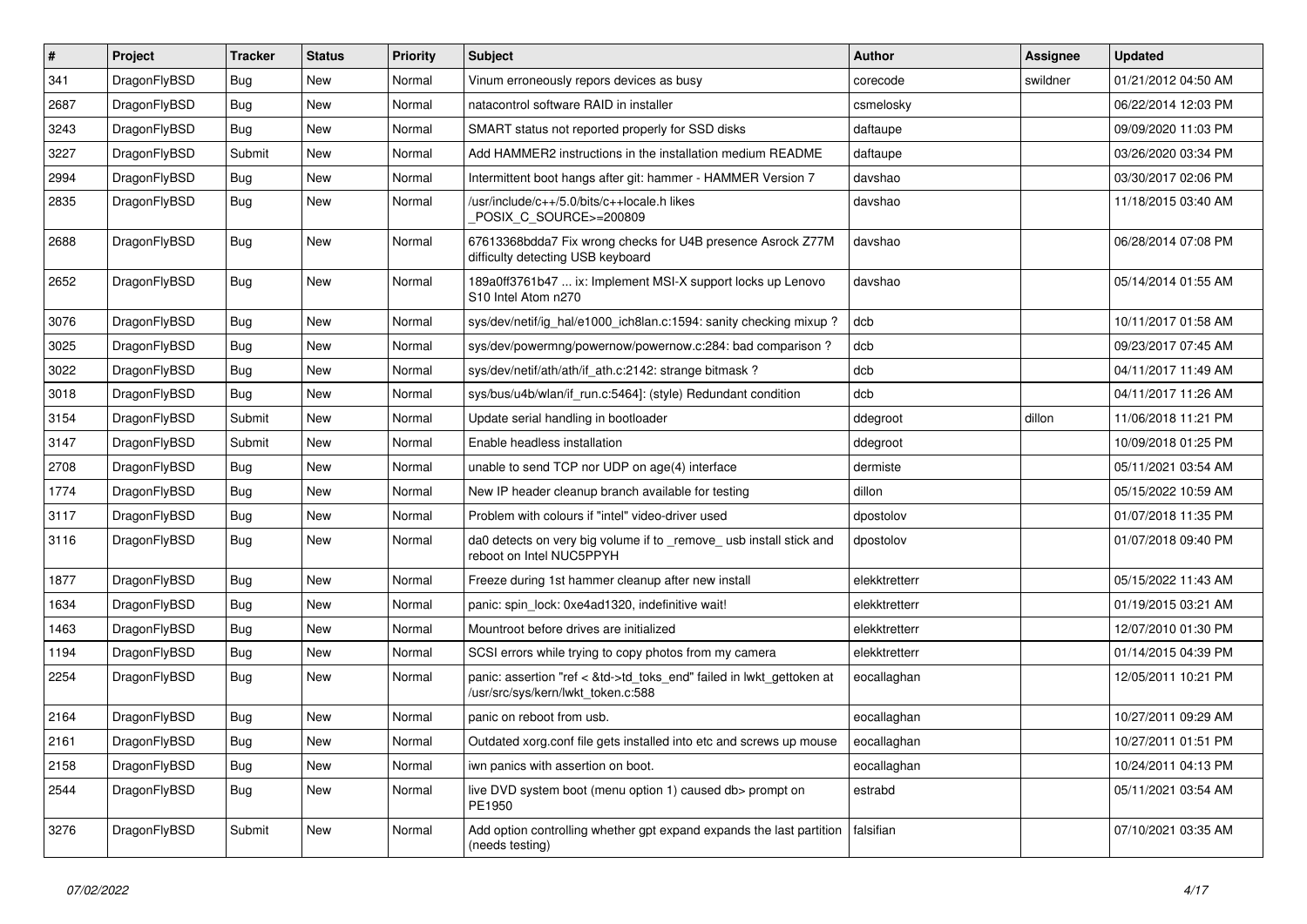| $\vert$ # | Project      | <b>Tracker</b> | <b>Status</b> | <b>Priority</b> | Subject                                                                                   | <b>Author</b>   | Assignee  | <b>Updated</b>      |
|-----------|--------------|----------------|---------------|-----------------|-------------------------------------------------------------------------------------------|-----------------|-----------|---------------------|
| 2075      | DragonFlyBSD | Bug            | New           | Normal          | pflogd on x86_64                                                                          | fanch           |           | 05/16/2011 04:04 PM |
| 2569      | DragonFlyBSD | Bug            | <b>New</b>    | Normal          | ctime NFS                                                                                 | ferney          |           | 08/11/2013 04:35 AM |
| 1899      | DragonFlyBSD | <b>Bug</b>     | <b>New</b>    | Normal          | Keyboard doesn't work                                                                     | fransm          |           | 05/15/2022 03:32 PM |
| 2803      | DragonFlyBSD | <b>Bug</b>     | New           | Normal          | HAMMER: Warning: UNDO area too small!                                                     | ftigeot         |           | 03/11/2015 03:42 PM |
| 2674      | DragonFlyBSD | Bug            | <b>New</b>    | Normal          | <b>GPT Support</b>                                                                        | ftigeot         |           | 12/28/2015 02:54 PM |
| 2619      | DragonFlyBSD | <b>Bug</b>     | New           | Normal          | DragonFly 3.6 can't be installed on a 6TB volume                                          | ftigeot         |           | 02/23/2014 11:55 PM |
| 2535      | DragonFlyBSD | Bug            | New           | Normal          | Imap processes apparentlt blocked on disk I/O                                             | ftigeot         |           | 04/02/2013 09:31 AM |
| 2416      | DragonFlyBSD | Bug            | <b>New</b>    | Normal          | ".' entry can be removed on mounted nfs filesystem                                        | ftigeot         | tuxillo   | 06/03/2014 04:40 AM |
| 2122      | DragonFlyBSD | Submit         | <b>New</b>    | Normal          | [Review] Fixes to the VFS layer                                                           | ftigeot         |           | 05/31/2022 03:25 PM |
| 2051      | DragonFlyBSD | Bug            | <b>New</b>    | Normal          | No ipv6 lan route entry created on 2.10                                                   | ftigeot         |           | 04/21/2011 10:37 AM |
| 1923      | DragonFlyBSD | Bug            | New           | Normal          | Abysmal NFS performance with IPv6                                                         | ftigeot         |           | 12/05/2010 09:34 PM |
| 1826      | DragonFlyBSD | Bug            | New           | Normal          | panic during boot: assertion so->so_port  in tcp_input                                    | ftigeot         |           | 05/15/2022 11:05 AM |
| 1818      | DragonFlyBSD | Bug            | New           | Normal          | panic: Bad tailg NEXT (kqueue issue ?)                                                    | ftigeot         |           | 05/15/2022 11:40 AM |
| 2577      | DragonFlyBSD | Bug            | <b>New</b>    | Normal          | virtio-blk iops performance is cpu limited on high end devices                            | gjs278          | vsrinivas | 08/01/2013 02:28 PM |
| 3165      | DragonFlyBSD | Bug            | <b>New</b>    | Normal          | Looping at boot time                                                                      | gop             |           | 12/28/2018 01:04 PM |
| 2094      | DragonFlyBSD | <b>Bug</b>     | <b>New</b>    | Normal          | Segfault when gdb printing backtrace from core dump                                       | greenrd         |           | 06/25/2011 04:14 PM |
| 1525      | DragonFlyBSD | <b>Bug</b>     | New           | Normal          | boehm-gc problems                                                                         | hasso           |           | 10/13/2012 07:13 PM |
| 1430      | DragonFlyBSD | Bug            | <b>New</b>    | Normal          | Buggy w(1)?                                                                               | hasso           | alexh     | 11/24/2010 08:09 AM |
| 2125      | DragonFlyBSD | Bug            | <b>New</b>    | Normal          | Weird garbage in dmesg                                                                    | herrgard        |           | 08/30/2011 08:04 PM |
| 2045      | DragonFlyBSD | Bug            | <b>New</b>    | Normal          | ral(4): Fatal trap 12: page fault while in kernel mode (two panics)                       | herrgard        |           | 11/03/2011 05:34 PM |
| 3206      | DragonFlyBSD | Submit         | New           | Normal          | update psm/kbd to FreeBSD 12.0 code                                                       | htse            |           | 10/05/2019 03:49 PM |
| 3201      | DragonFlyBSD | Submit         | New           | Normal          | Fixes make search display                                                                 | htse            |           | 08/20/2021 04:02 PM |
| 3189      | DragonFlyBSD | <b>Bug</b>     | New           | Normal          | Allow DragonFly Mail Agent to accept an alternate config via<br>command line switch       | iang            |           | 08/16/2021 12:42 AM |
| 3029      | DragonFlyBSD | Bug            | <b>New</b>    | Normal          | Running DflyBSD 4.8 on FreeBSD bhyve as a guest                                           | iron            |           | 05/13/2022 04:33 AM |
| 2746      | DragonFlyBSD | Bug            | New           | Normal          | some fraction of xterms started from the xmonad window manager<br>get killed with SIGALRM | isenmann        | profmakx  | 12/28/2014 02:51 AM |
| 2604      | DragonFlyBSD | Bug            | <b>New</b>    | Normal          | dell laptop does not boot with LATEST                                                     | isenmann        |           | 11/20/2013 02:07 AM |
| 3134      | DragonFlyBSD | Bug            | New           | Normal          | RFC 3021 (/31 networks) appear to be unsupported                                          | jailbird        |           | 05/16/2018 11:03 PM |
| 2369      | DragonFlyBSD | <b>Bug</b>     | <b>New</b>    | Normal          | panic: Bad link elm 0xffffffe07edf6068 next->prev != elm                                  | jaydg           |           | 08/15/2012 03:04 AM |
| 2308      | DragonFlyBSD | <b>Bug</b>     | New           | Normal          | System freeze when unloading snd_hda                                                      | jaydg           |           | 02/19/2012 07:15 AM |
| 2890      | DragonFlyBSD | <b>Bug</b>     | New           | Normal          | not able to boot usb installer on Toshiba Chromebook 2                                    | johnnywhishbone |           | 02/22/2016 03:42 AM |
| 2712      | DragonFlyBSD | <b>Bug</b>     | New           | Normal          | connect(2) returns EINVAL when retrying after ECONNREFUSED                                | jorisgio        |           | 08/14/2014 05:31 PM |
| 2568      | DragonFlyBSD | <b>Bug</b>     | New           | Normal          | AHCI panic                                                                                | josepht         |           | 06/07/2013 05:52 PM |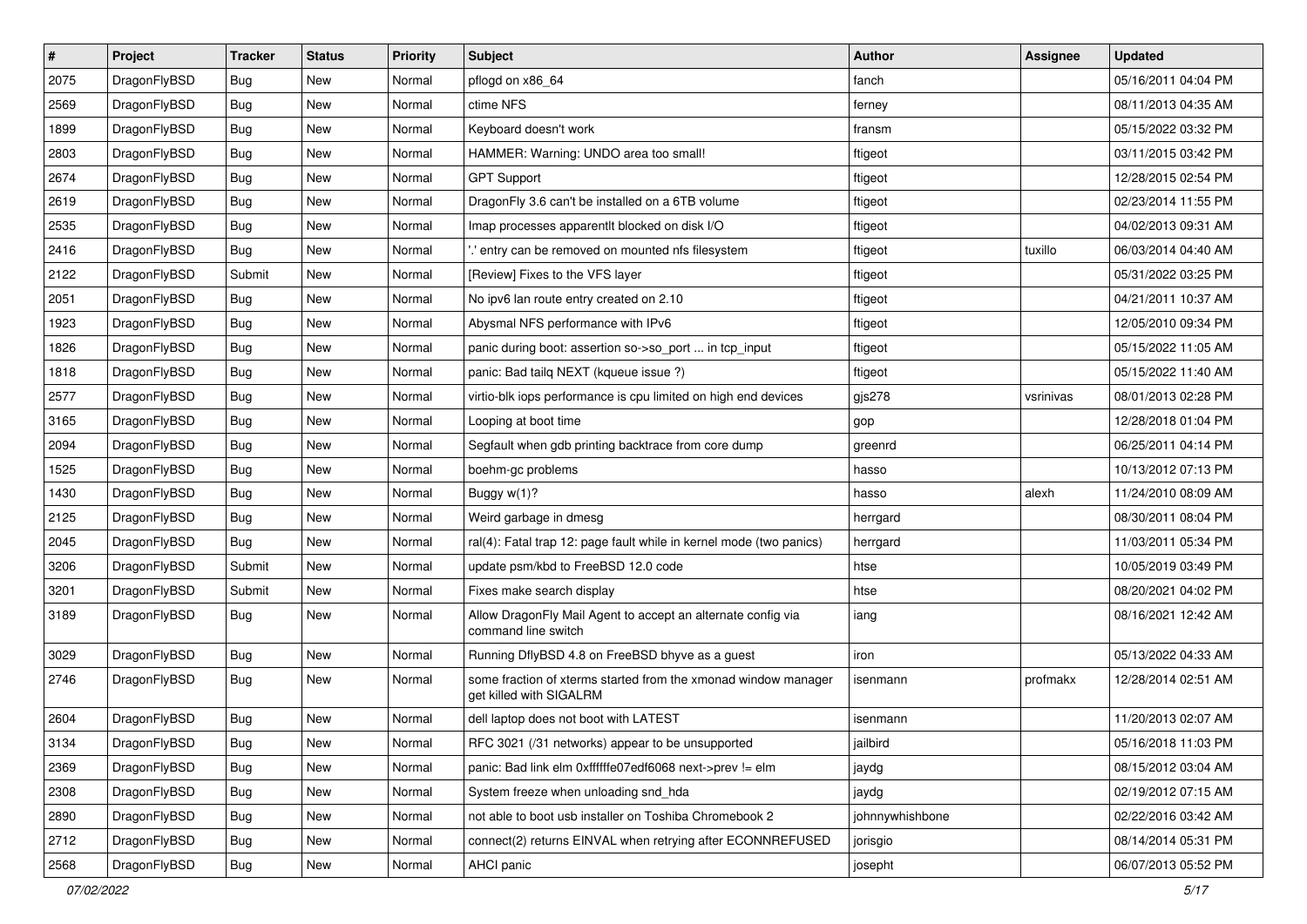| $\sharp$ | Project      | <b>Tracker</b> | <b>Status</b> | <b>Priority</b> | Subject                                                                                                    | <b>Author</b> | Assignee  | <b>Updated</b>      |
|----------|--------------|----------------|---------------|-----------------|------------------------------------------------------------------------------------------------------------|---------------|-----------|---------------------|
| 2245     | DragonFlyBSD | Bug            | New           | Normal          | panic: assertion "ref < &td->td_toks_end" failed in lwkt_gettoken at<br>/usr/src/sys/kern/lwkt_token.c:588 | juanfra684    |           | 11/22/2011 07:41 PM |
| 2153     | DragonFlyBSD | Bug            | New           | Normal          | Too many unuseful warnings at boot                                                                         | juanfra684    |           | 10/18/2011 10:16 PM |
| 2444     | DragonFlyBSD | <b>Bug</b>     | New           | Normal          | Crash during Hammer overnight cleanup                                                                      | justin        |           | 11/04/2012 07:58 AM |
| 2645     | DragonFlyBSD | Bug            | New           | Normal          | panic with dsched fq and ioprio                                                                            | jyoung15      |           | 02/20/2014 07:29 AM |
| 1939     | DragonFlyBSD | <b>Bug</b>     | New           | Normal          | Panic on nightly build and stress test box                                                                 | lentferj      |           | 12/18/2010 08:41 AM |
| 1916     | DragonFlyBSD | <b>Bug</b>     | New           | Normal          | Constant crashes on x86_64 with UFS                                                                        | lentferj      |           | 11/21/2010 07:40 PM |
| 2892     | DragonFlyBSD | <b>Bug</b>     | <b>New</b>    | Normal          | swap_pager:indefinite wait bufferf error                                                                   | <b>Ihmwzy</b> |           | 02/21/2016 10:32 PM |
| 2917     | DragonFlyBSD | <b>Bug</b>     | New           | Normal          | da8: reading primary partition table: error accessing offset<br>000000000000 for 512                       | liweitianux   |           | 05/11/2021 08:43 PM |
| 2565     | DragonFlyBSD | Bug            | <b>New</b>    | Normal          | "ifconfig ix0 up" panic                                                                                    | Itpig402a     |           | 06/03/2013 05:46 AM |
| 2434     | DragonFlyBSD | <b>Bug</b>     | <b>New</b>    | Normal          | BTX Halted - Boot fails on USB/GUI                                                                         | lucmv         |           | 10/17/2012 08:12 PM |
| 2808     | DragonFlyBSD | <b>Bug</b>     | New           | Normal          | X freeze by switching between X and VT - results in black screen                                           | lukesky333    |           | 05/11/2021 03:55 AM |
| 2531     | DragonFlyBSD | <b>Bug</b>     | New           | Normal          | camcontrol fails to disable APM                                                                            | m.lombardi85  |           | 03/23/2013 12:28 PM |
| 2370     | DragonFlyBSD | <b>Bug</b>     | New           | Normal          | panic: ffs_valloc: dup alloc                                                                               | marino        | vsrinivas | 02/01/2013 09:28 AM |
| 2167     | DragonFlyBSD | <b>Bug</b>     | <b>New</b>    | Normal          | shutdown/reboot fails after uptime msg                                                                     | marino        |           | 11/28/2011 03:01 AM |
| 2092     | DragonFlyBSD | <b>Bug</b>     | New           | Normal          | Panic: Bad link elm 0x next->prev != elm                                                                   | masterblaster | dillon    | 12/04/2011 12:49 PM |
| 3035     | DragonFlyBSD | Bug            | New           | Normal          | panic: assertion "cpu >= 0 && cpu < ncpus" failed in netisr_cpuport<br>at /usr/src/sys/net/netisr2.h:87    | masu          |           | 05/11/2017 01:24 AM |
| 2809     | DragonFlyBSD | Bug            | <b>New</b>    | Normal          | hammer mirror-stream                                                                                       | masu          |           | 04/10/2015 12:33 AM |
| 2067     | DragonFlyBSD | <b>Bug</b>     | New           | Normal          | sound/pcm: "play interrupt timeout, channel dead"                                                          | matthiasr     |           | 05/11/2021 03:55 AM |
| 2598     | DragonFlyBSD | <b>Bug</b>     | <b>New</b>    | Normal          | i386 via USB Booting                                                                                       | mbzadegan     |           | 10/21/2013 02:28 AM |
| 1293     | DragonFlyBSD | Bug            | <b>New</b>    | Normal          | 2.2.1-REL Installer Request                                                                                | mk            | tuxillo   | 05/11/2021 04:00 AM |
| 3235     | DragonFlyBSD | Bug            | <b>New</b>    | Normal          | Kernel panic in devfs_vnops.c                                                                              | mneumann      |           | 04/28/2020 07:00 AM |
| 3222     | DragonFlyBSD | <b>Bug</b>     | New           | Normal          | gcc - undefined reference to '__atomic_load' (missing libatomic?)                                          | mneumann      |           | 02/08/2020 02:45 AM |
| 2972     | DragonFlyBSD | Bug            | <b>New</b>    | Normal          | ipfw3 "deny to me" does not work correctly                                                                 | mneumann      |           | 12/27/2016 12:11 PM |
| 2881     | DragonFlyBSD | <b>Bug</b>     | <b>New</b>    | Normal          | Pulseaudio hangs/resets system when starting X11                                                           | mneumann      |           | 01/09/2016 03:08 AM |
| 2788     | DragonFlyBSD | Bug            | New           | Normal          | ioctl GSLICEINFO: Not working for vnode slice                                                              | mneumann      |           | 02/12/2015 07:49 AM |
| 3218     | DragonFlyBSD | Bug            | <b>New</b>    | Normal          | Kernel panics are not sent to comconsole when booted over EFI                                              | mqudsi        |           | 12/02/2019 08:52 PM |
| 2104     | DragonFlyBSD | <b>Bug</b>     | <b>New</b>    | Normal          | network configuration seg. fault on install CD                                                             | navratil      |           | 07/26/2011 07:55 AM |
| 2098     | DragonFlyBSD | Submit         | <b>New</b>    | Normal          | [PATCH] correct ath man page example<br>(/usr/src/share/man/man4/ath.4)                                    | nobody        |           | 11/15/2011 12:27 AM |
| 3215     | DragonFlyBSD | <b>Bug</b>     | New           | Normal          | Hang in tcdrain(3) after write(3)                                                                          | noloader      |           | 11/25/2019 03:08 PM |
| 2622     | DragonFlyBSD | <b>Bug</b>     | New           | Normal          | VAIO FIT15E fn keys support                                                                                | nonsolosoft   |           | 12/31/2013 01:31 AM |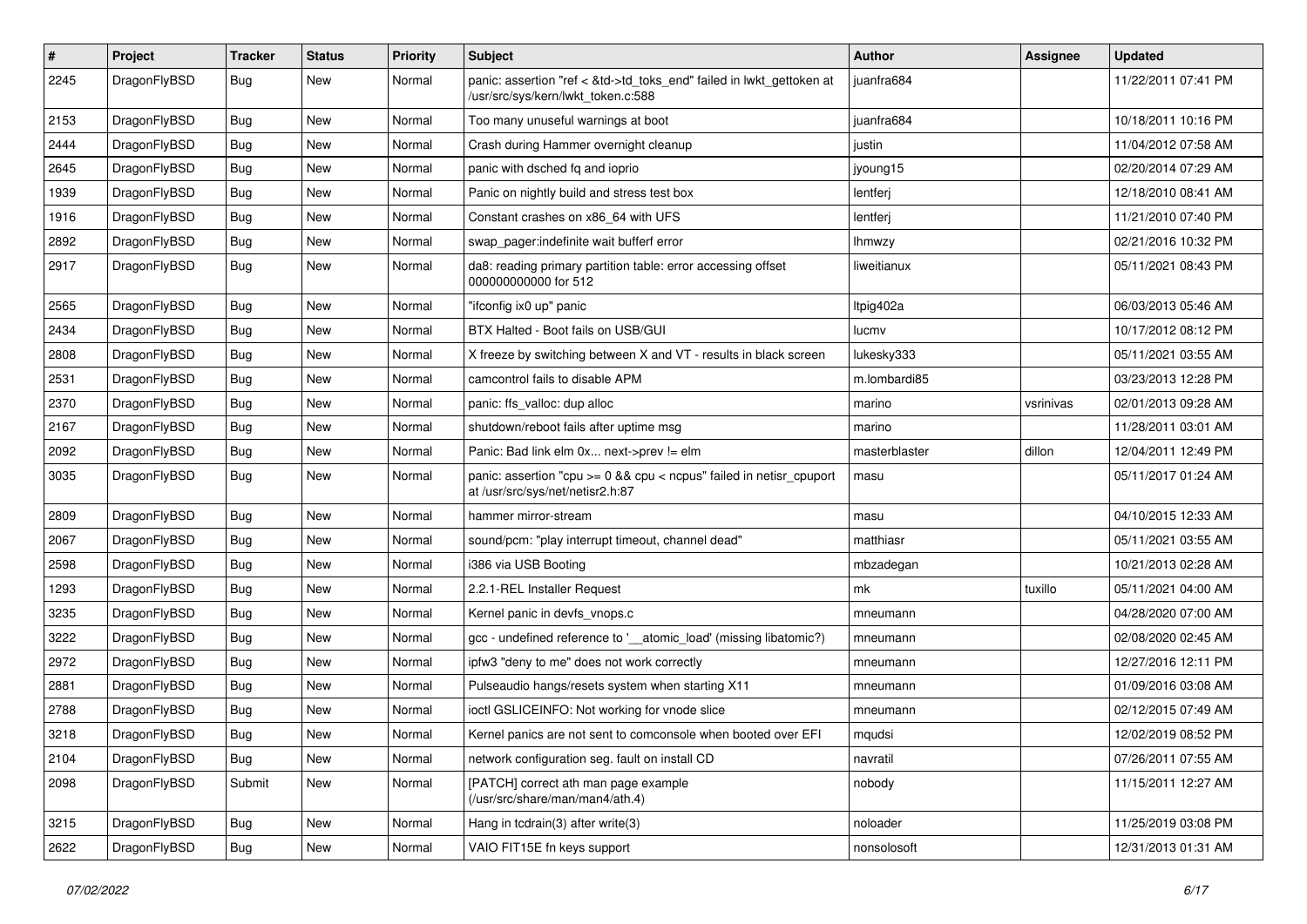| $\vert$ # | Project      | <b>Tracker</b> | <b>Status</b> | <b>Priority</b> | <b>Subject</b>                                                                       | <b>Author</b>          | Assignee | Updated             |
|-----------|--------------|----------------|---------------|-----------------|--------------------------------------------------------------------------------------|------------------------|----------|---------------------|
| 2621      | DragonFlyBSD | Bug            | <b>New</b>    | Normal          | core dump using cdrom                                                                | nonsolosoft            |          | 12/27/2013 12:43 AM |
| 2412      | DragonFlyBSD | <b>Bug</b>     | <b>New</b>    | Normal          | wlan0 fails to get address via dhclient                                              | nonsolosoft            |          | 08/30/2012 05:55 AM |
| 2182      | DragonFlyBSD | <b>Bug</b>     | <b>New</b>    | Normal          | if msk PHY FIFO underrun/overflow                                                    | nonsolosoft            |          | 09/03/2012 06:39 AM |
| 1193      | DragonFlyBSD | Bug            | <b>New</b>    | Normal          | kernel doesn't recognize cdrom drive                                                 | nonsolosoft            |          | 01/25/2014 09:11 PM |
| 3052      | DragonFlyBSD | Bug            | <b>New</b>    | Normal          | panic DragonFly v4.8.1-RELEASE by mounting a malformed NTFS<br>image [64.000]        | open.source@ribose.com |          | 08/14/2017 03:22 AM |
| 3051      | DragonFlyBSD | <b>Bug</b>     | <b>New</b>    | Normal          | panic DragonFly v4.8.1-RELEASE by mounting a malformed NTFS<br>image [12.000]        | open.source@ribose.com |          | 08/14/2017 03:20 AM |
| 3049      | DragonFlyBSD | Bug            | <b>New</b>    | Normal          | panic DragonFly v4.8.1-RELEASE by mounting a malformed<br>msdosfs image [12.128]     | open.source@ribose.com |          | 08/14/2017 02:53 AM |
| 2802      | DragonFlyBSD | Bug            | <b>New</b>    | Normal          | USB Wifi urtwn0 crash from cd boot                                                   | opvalues               |          | 03/10/2015 01:07 AM |
| 2799      | DragonFlyBSD | Bug            | <b>New</b>    | Normal          | Fatal trap 12 caused by moused(8) -p/dev/cual0                                       | opvalues               |          | 03/04/2015 11:01 PM |
| 2874      | DragonFlyBSD | <b>Bug</b>     | <b>New</b>    | Normal          | make world DESTDIR=/emptydir fails                                                   | pascii                 |          | 12/25/2015 07:04 AM |
| 2898      | DragonFlyBSD | <b>Bug</b>     | <b>New</b>    | Normal          | <b>HAMMER</b> panic                                                                  | pavalos                |          | 11/03/2018 07:05 AM |
| 2526      | DragonFlyBSD | <b>Bug</b>     | <b>New</b>    | Normal          | hammer cleanup doesn't run on first day of DST                                       | pavalos                |          | 10/18/2016 05:28 PM |
| 2248      | DragonFlyBSD | Bug            | New           | Normal          | sysctl panic                                                                         | pavalos                |          | 11/23/2011 06:23 PM |
| 2199      | DragonFlyBSD | <b>Bug</b>     | <b>New</b>    | Normal          | screen segfaults if utmpx isn't present                                              | pavalos                |          | 11/15/2011 10:52 PM |
| 2099      | DragonFlyBSD | <b>Bug</b>     | New           | Normal          | page fault panic in vm system                                                        | pavalos                |          | 07/10/2011 08:51 AM |
| 2048      | DragonFlyBSD | <b>Bug</b>     | <b>New</b>    | Normal          | panic: ffs_sync: rofs mod                                                            | pavalos                |          | 04/12/2011 05:45 AM |
| 2008      | DragonFlyBSD | Bug            | <b>New</b>    | Normal          | lwkt setcpu remote: td->td flags 00800621 console flood                              | pavalos                |          | 03/06/2011 09:37 PM |
| 1969      | DragonFlyBSD | Bug            | <b>New</b>    | Normal          | pf-related network problem                                                           | pavalos                | lentferj | 02/01/2011 06:57 PM |
| 1949      | DragonFlyBSD | <b>Bug</b>     | <b>New</b>    | Normal          | iwn panic                                                                            | pavalos                |          | 01/30/2011 03:21 AM |
| 1946      | DragonFlyBSD | <b>Bug</b>     | <b>New</b>    | Normal          | ieee80211 panic                                                                      | pavalos                | josepht  | 01/27/2011 06:00 PM |
| 1769      | DragonFlyBSD | Bug            | <b>New</b>    | Normal          | panic: assertion: _tp->tt_msg->tt_cpuid == mycpuid in<br>tcp callout active          | pavalos                | sjg      | 05/15/2022 11:07 AM |
| 3226      | DragonFlyBSD | Bug            | <b>New</b>    | Normal          | Xorg freezes in vm: thread stuck in "objtrm1"                                        | peeter                 |          | 04/08/2020 02:10 AM |
| 2970      | DragonFlyBSD | Bug            | <b>New</b>    | Normal          | kernel 4.7: "Is -I" causes panic on UDF filesystem: "bgetvp -<br>overlapping buffer" | peeter                 |          | 12/21/2016 02:46 AM |
| 1943      | DragonFlyBSD | Bug            | <b>New</b>    | Normal          | hammer assertion panic                                                               | peter                  |          | 12/27/2010 12:45 AM |
| 1990      | DragonFlyBSD | <b>Bug</b>     | <b>New</b>    | Normal          | /mnt too large to mount                                                              | peur.neu               |          | 02/16/2011 11:24 PM |
| 1951      | DragonFlyBSD | <b>Bug</b>     | <b>New</b>    | Normal          | dma_timeouts at phyaddr on a good hdd                                                | peur.neu               |          | 01/04/2011 07:12 AM |
| 3247      | DragonFlyBSD | Bug            | <b>New</b>    | Normal          | Kernel panic doing nothing much                                                      | phma                   |          | 09/12/2020 11:40 PM |
| 2816      | DragonFlyBSD | Bug            | <b>New</b>    | Normal          | A multitasking process being debugged can get stuck                                  | phma                   |          | 05/19/2015 03:57 AM |
| 2611      | DragonFlyBSD | Bug            | New           | Normal          | Change in IP address results in network not working                                  | phma                   |          | 12/05/2013 07:55 PM |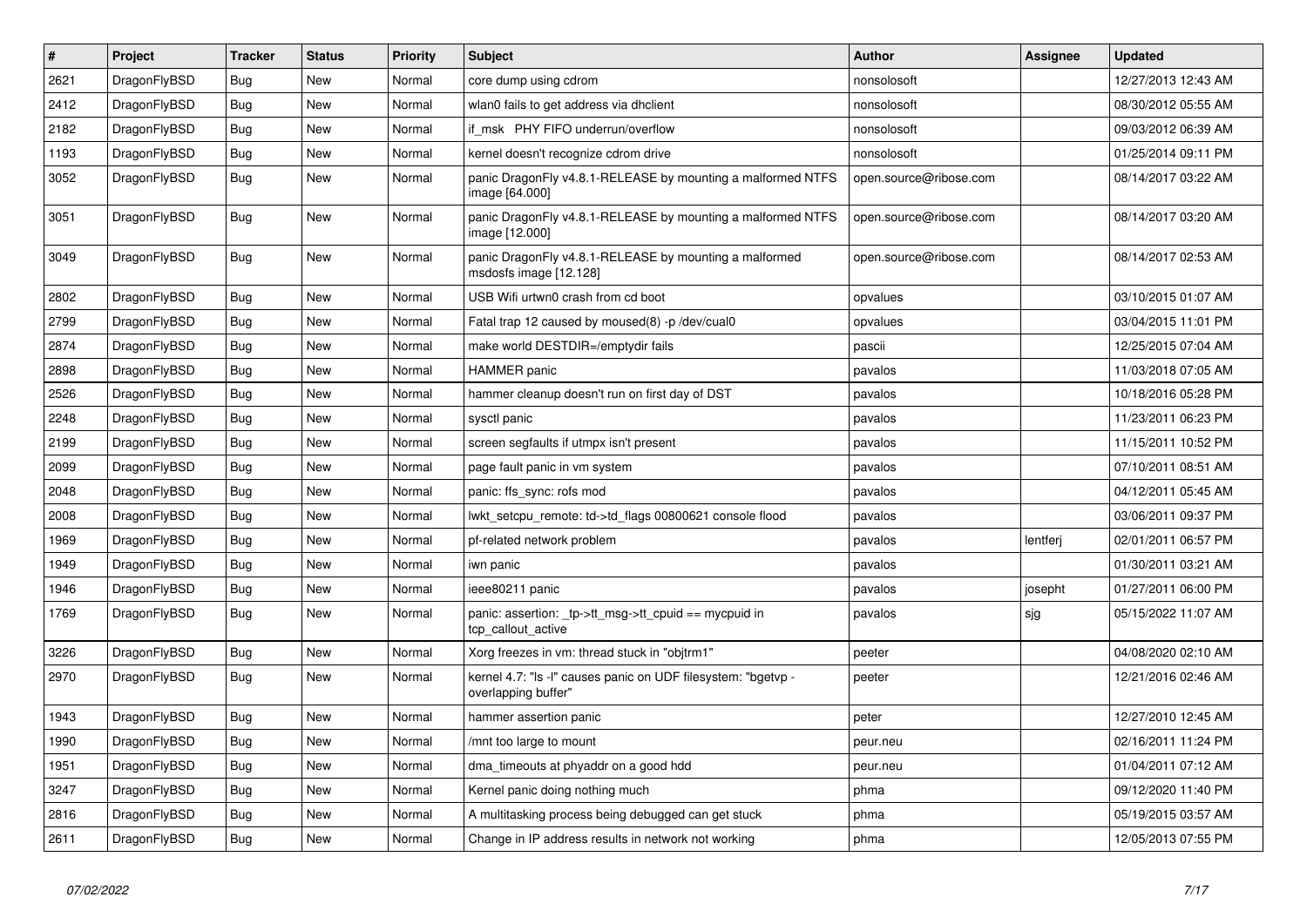| $\vert$ # | <b>Project</b> | <b>Tracker</b> | <b>Status</b> | <b>Priority</b> | <b>Subject</b>                                                                                                                                                                                    | <b>Author</b> | Assignee | <b>Updated</b>      |
|-----------|----------------|----------------|---------------|-----------------|---------------------------------------------------------------------------------------------------------------------------------------------------------------------------------------------------|---------------|----------|---------------------|
| 2557      | DragonFlyBSD   | Bug            | New           | Normal          | stock 3.4.1 kernel halts during booting if dm and dm target crypt<br>are loaded and RAID controller is present                                                                                    | phma          |          | 05/12/2013 10:38 PM |
| 2389      | DragonFlyBSD   | Bug            | <b>New</b>    | Normal          | computer crashed while listing processes                                                                                                                                                          | phma          |          | 06/18/2012 02:49 PM |
| 2387      | DragonFlyBSD   | <b>Bug</b>     | <b>New</b>    | Normal          | hammer ignores -t during dedup                                                                                                                                                                    | phma          |          | 06/17/2012 12:30 PM |
| 2331      | DragonFlyBSD   | Bug            | New           | Normal          | reading mouse mode from unopen file descriptor hangs mouse<br>driver                                                                                                                              | phma          |          | 03/14/2012 09:43 AM |
| 2311      | DragonFlyBSD   | Bug            | <b>New</b>    | Normal          | Xorg crash having something to do with drm                                                                                                                                                        | phma          |          | 02/22/2012 09:59 AM |
| 2306      | DragonFlyBSD   | Bug            | New           | Normal          | a crash starts the kernel debugger in text mode, but just reboots in X                                                                                                                            | phma          |          | 02/11/2012 08:02 PM |
| 1559      | DragonFlyBSD   | <b>Bug</b>     | <b>New</b>    | Normal          | kernel trap                                                                                                                                                                                       | phma          |          | 11/27/2021 08:43 AM |
| 3302      | DragonFlyBSD   | Bug            | <b>New</b>    | Normal          | Will not boot on System76 Lemur Pro (lemp10)                                                                                                                                                      | piecuch       |          | 11/03/2021 10:21 AM |
| 3298      | DragonFlyBSD   | Bug            | <b>New</b>    | Normal          | Running "w" and having logged in via XDM through VNC, "w" prints<br>an extra error message                                                                                                        | piecuch       |          | 10/25/2021 09:16 AM |
| 3239      | DragonFlyBSD   | Bug            | <b>New</b>    | Normal          | unable to SIGKILL glitched emacs                                                                                                                                                                  | piecuch       |          | 05/26/2020 03:30 AM |
| 3238      | DragonFlyBSD   | <b>Bug</b>     | <b>New</b>    | Normal          | race conditions when printing from vkernel console                                                                                                                                                | piecuch       |          | 05/19/2020 02:50 PM |
| 2496      | DragonFlyBSD   | Bug            | New           | Normal          | NTFS malloc limit exceeded                                                                                                                                                                        | plasmob       | tuxillo  | 02/19/2013 08:47 AM |
| 3245      | DragonFlyBSD   | <b>Bug</b>     | New           | Normal          | panic: free: guard1x fail, i915 load from loader.conf                                                                                                                                             | polachok      |          | 08/21/2020 10:36 AM |
| 1942      | DragonFlyBSD   | Bug            | New           | Normal          | locking against myself in getcacheblk()?                                                                                                                                                          | qhwt.dfly     |          | 05/31/2022 02:15 PM |
| 1917      | DragonFlyBSD   | Bug            | New           | Normal          | panic: assertion: (RB_EMPTY(&ip->rec_tree) && (ip->flags &<br>HAMMER_INODE_XDIRTY) == 0)    (!RB_EMPTY(&ip->rec_tree)<br>&& (ip->flags & HAMMER_INODE_XDIRTY) != 0) in<br>hammer flush inode done | qhwt.dfly     |          | 11/24/2010 03:23 AM |
| 1876      | DragonFlyBSD   | <b>Bug</b>     | <b>New</b>    | Normal          | devfs in jail + logging out from console(ttyv1+) -> panic                                                                                                                                         | qhwt.dfly     | tuxillo  | 05/31/2022 03:24 PM |
| 2371      | DragonFlyBSD   | Bug            | <b>New</b>    | Normal          | Timezone problem with America/Sao_Paulo                                                                                                                                                           | raitech       |          | 05/17/2012 01:42 PM |
| 3313      | DragonFlyBSD   | <b>Bug</b>     | <b>New</b>    | Normal          | Can't boot from my live USB at all. The kernel loading process<br>hangs.                                                                                                                          | rempas        |          | 06/03/2022 12:16 AM |
| 2822      | DragonFlyBSD   | <b>Bug</b>     | <b>New</b>    | Normal          | USB 3.0 stick throws "reading primary partition table: error<br>accessing offset 000[] for 152" error, while the stick works on any<br>other OS I tested                                          | revuwa        | profmakx | 06/29/2015 05:56 AM |
| 1836      | DragonFlyBSD   | <b>Bug</b>     | <b>New</b>    | Normal          | Incorrect TCP checksum show up in tcpdump                                                                                                                                                         | robgar1       |          | 05/15/2022 11:22 AM |
| 2430      | DragonFlyBSD   | Bug            | New           | Normal          | Alternate Password Hash method                                                                                                                                                                    | robin.carey1  |          | 10/07/2012 06:28 AM |
| 2138      | DragonFlyBSD   | Bug            | New           | Normal          | > 100% CPU usage                                                                                                                                                                                  | robin.carey1  |          | 09/26/2011 12:20 PM |
| 2626      | DragonFlyBSD   | <b>Bug</b>     | New           | Normal          | iwn driver drops with error: "firmware error 'iwn intr: fatal firmware<br>error""                                                                                                                 | rodyaj        |          | 01/09/2014 05:50 AM |
| 2738      | DragonFlyBSD   | <b>Bug</b>     | <b>New</b>    | Normal          | Hammer: Strange behavior when trying to recover old version of<br>moved file                                                                                                                      | roland        |          | 11/20/2014 08:02 AM |
| 3141      | DragonFlyBSD   | Bug            | New           | Normal          | dhclient blocks boot process                                                                                                                                                                      | rowo          |          | 12/16/2018 11:01 AM |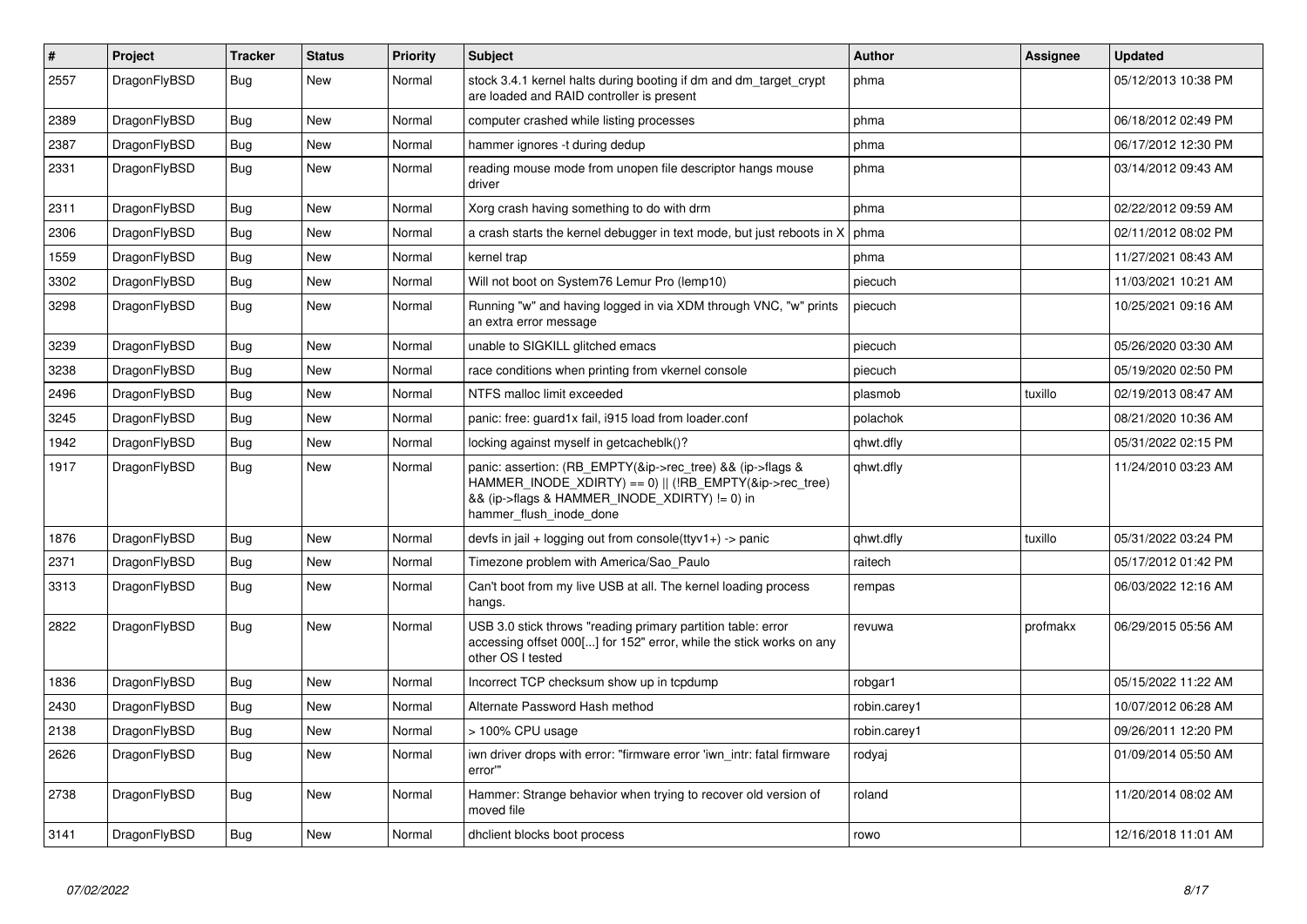| $\sharp$ | Project      | <b>Tracker</b> | <b>Status</b> | <b>Priority</b> | Subject                                                                              | Author     | Assignee | <b>Updated</b>      |
|----------|--------------|----------------|---------------|-----------------|--------------------------------------------------------------------------------------|------------|----------|---------------------|
| 2080     | DragonFlyBSD | Bug            | <b>New</b>    | Normal          | panic: lockmgr thrd_sleep: called from interrupt, ipi, or hard code<br>section       | rumcic     |          | 05/30/2011 05:06 PM |
| 2072     | DragonFlyBSD | Bug            | <b>New</b>    | Normal          | Fatal trap 12: stopped at lwkt send ipig3                                            | rumcic     |          | 05/17/2011 04:12 AM |
| 1975     | DragonFlyBSD | <b>Bug</b>     | New           | Normal          | Applications seg fault in select() and poll()                                        | rumcic     |          | 05/31/2022 02:58 PM |
| 1874     | DragonFlyBSD | Bug            | <b>New</b>    | Normal          | mpd listening on all IPs, accepting only on one                                      | rumcic     |          | 05/08/2011 01:01 PM |
| 1873     | DragonFlyBSD | <b>Bug</b>     | New           | Normal          | Panic upon usb mouse detach and reattaching                                          | rumcic     |          | 02/01/2011 09:53 AM |
| 1192     | DragonFlyBSD | Submit         | <b>New</b>    | Normal          | KKASSERTs in sys/kern/uipc_{msg,socket}.c are too strict                             | rumcic     |          | 05/11/2021 04:07 AM |
| 2316     | DragonFlyBSD | Bug            | New           | Normal          | Ungraceful invalid password handling for adding a new user in the<br>installer       | rune       |          | 04/27/2012 11:23 PM |
| 3047     | DragonFlyBSD | Bug            | <b>New</b>    | Normal          | HAMMER critical write error                                                          | samuel     |          | 06/19/2019 09:50 AM |
| 2123     | DragonFlyBSD | Bug            | <b>New</b>    | Normal          | hammer is losing files                                                               | schmir     |          | 08/30/2011 07:56 PM |
| 2042     | DragonFlyBSD | <b>Bug</b>     | <b>New</b>    | Normal          | kernel panic, when run boot0cfg                                                      | sepherosa  |          | 05/31/2022 03:01 PM |
| 1944     | DragonFlyBSD | Bug            | <b>New</b>    | Normal          | panic: backing_object 0xdea7b258 was somehow re-referenced<br>during collapse!       | sepherosa  |          | 12/27/2010 02:06 AM |
| 2933     | DragonFlyBSD | Submit         | <b>New</b>    | Normal          | Remove unix domain socket support from cat(1)                                        | sevan      |          | 08/01/2016 08:10 PM |
| 2924     | DragonFlyBSD | <b>Bug</b>     | New           | Normal          | cat -v fails to tag characters in extended table with M- prefix with<br>some locales | sevan      |          | 07/11/2016 07:18 AM |
| 2124     | DragonFlyBSD | Bug            | <b>New</b>    | Normal          | getty repeating too quickly on port /dev/ttyv0                                       | sgeorge.ml |          | 09/01/2011 04:28 AM |
| 2891     | DragonFlyBSD | <b>Bug</b>     | <b>New</b>    | Normal          | Kernel panic in IEEE802.11 related code                                              | shamaz     |          | 05/29/2016 05:49 PM |
| 2863     | DragonFlyBSD | <b>Bug</b>     | New           | Normal          | HAMMER synch tid is zero                                                             | shamaz     |          | 12/12/2015 11:24 PM |
| 2820     | DragonFlyBSD | <b>Bug</b>     | <b>New</b>    | Normal          | TP-Link USB Wi-Fi adapter cannot be reattached to the system                         | shamaz     |          | 05/22/2015 09:45 PM |
| 1961     | DragonFlyBSD | <b>Bug</b>     | New           | Normal          | Can't create dump from DDB                                                           | shamaz     |          | 01/29/2011 09:02 PM |
| 1935     | DragonFlyBSD | <b>Bug</b>     | <b>New</b>    | Normal          | mouse does not work after switching between x and console                            | shamaz     |          | 12/13/2010 10:06 AM |
| 1884     | DragonFlyBSD | Bug            | New           | Normal          | System completely freezes while listening music (devbuf: malloc<br>limit exceeded)   | shamaz     |          | 01/24/2011 05:00 PM |
| 2061     | DragonFlyBSD | Bug            | <b>New</b>    | Normal          | USB keyboard boot panic                                                              | sjg        |          | 05/04/2012 12:20 AM |
| 1786     | DragonFlyBSD | Bug            | New           | Normal          | Calling NULL function pointer initiates panic loop                                   | sjg        |          | 10/11/2010 05:28 PM |
| 1964     | DragonFlyBSD | <b>Bug</b>     | <b>New</b>    | Normal          | iwn (panic assertion : wlan_assert_serialized)                                       | sjmm.ptr   | josepht  | 02/01/2011 12:57 PM |
| 2936     | DragonFlyBSD | <b>Bug</b>     | New           | Normal          | loader.efi crashes while loading kernel                                              | spaceille  |          | 08/20/2016 06:17 AM |
| 2587     | DragonFlyBSD | <b>Bug</b>     | <b>New</b>    | Normal          | SATA DVD writer not detected by DragonFly                                            | srussell   |          | 09/04/2020 08:55 AM |
| 2586     | DragonFlyBSD | Bug            | <b>New</b>    | Normal          | pf: "modulate" state seems problematic                                               | srussell   |          | 09/25/2013 07:36 PM |
| 2077     | DragonFlyBSD | <b>Bug</b>     | New           | Normal          | USB devices conflicting                                                              | srussell   |          | 05/17/2011 05:12 PM |
| 2055     | DragonFlyBSD | <b>Bug</b>     | New           | Normal          | ssh + IPV6 + bridge => connection freezes                                            | steve      |          | 04/24/2011 07:13 PM |
| 2004     | DragonFlyBSD | Bug            | New           | Normal          | LWKT_WAIT_IPIQ panic                                                                 | steve      |          | 03/08/2011 05:46 PM |
| 2082     | DragonFlyBSD | <b>Bug</b>     | New           | Normal          | dfbsd 2.10.1 amd64 - mc port build error with 'bmake bin-install'                    | sun-doctor |          | 05/25/2011 07:18 PM |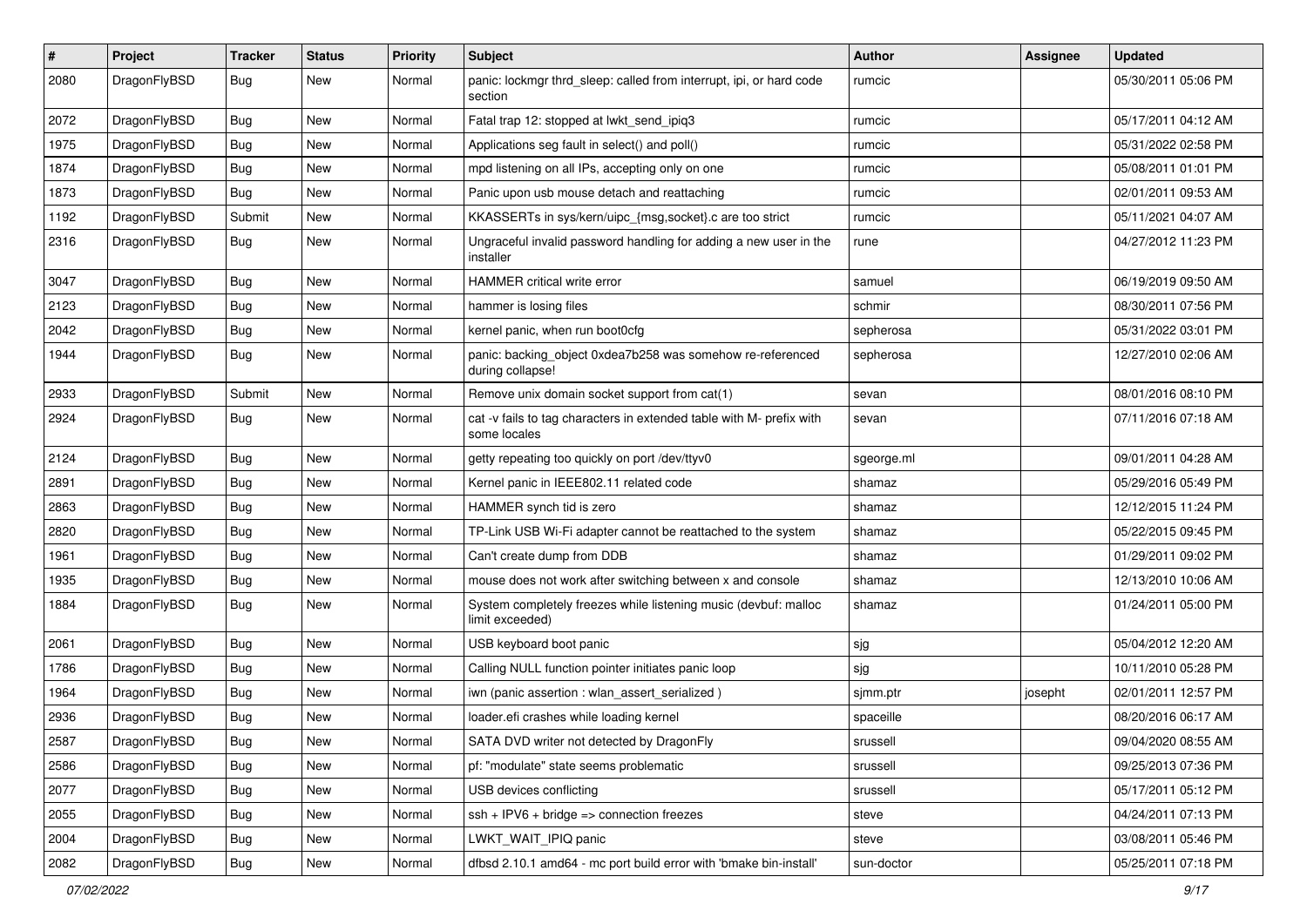| #    | Project      | <b>Tracker</b> | <b>Status</b> | <b>Priority</b> | <b>Subject</b>                                                                                           | Author            | Assignee | <b>Updated</b>      |
|------|--------------|----------------|---------------|-----------------|----------------------------------------------------------------------------------------------------------|-------------------|----------|---------------------|
| 2509 | DragonFlyBSD | Bug            | <b>New</b>    | Normal          | Redefinition of DIRBLKSIZ in restore(8)                                                                  | swildner          |          | 06/04/2022 04:40 AM |
| 1913 | DragonFlyBSD | Bug            | New           | Normal          | panic: assertion: ip->flush_state != HAMMER_FST_FLUSH in<br>hammer_flush_inode_core                      | swildner          |          | 11/20/2010 05:27 PM |
| 1907 | DragonFlyBSD | Bug            | <b>New</b>    | Normal          | Hammer crash in hammer flusher flush()                                                                   | swildner          |          | 11/11/2010 05:07 AM |
| 3217 | DragonFlyBSD | Bug            | <b>New</b>    | Normal          | rescue tools: make install fails if rescue folder doesn't exist                                          | t dfbsd           |          | 11/27/2019 08:16 PM |
| 3135 | DragonFlyBSD | Submit         | New           | Normal          | Add EVFILT_RECV and EVFILT_SEND                                                                          | tautolog          |          | 05/25/2018 09:59 PM |
| 3036 | DragonFlyBSD | Bug            | <b>New</b>    | Normal          | panic in icmp_redirect_start() ASSERT_IN_NETISR(0)                                                       | tautolog          |          | 05/11/2017 07:27 PM |
| 2921 | DragonFlyBSD | Submit         | New           | Normal          | Allow moused to accept userland mouse events                                                             | tautolog          |          | 05/11/2021 04:08 AM |
| 2609 | DragonFlyBSD | Bug            | <b>New</b>    | Normal          | master: panic: assertion<br>"LWKT_TOKEN_HELD_ANY(vm_object_token(object))" failed in<br>swp pager lookup | thomas.nikolajsen |          | 11/28/2013 11:36 AM |
| 2436 | DragonFlyBSD | Bug            | <b>New</b>    | Normal          | panic: assertion "lp->lwp_qcpu == dd->cpuid" failed in<br>dfly_acquire_curproc                           | thomas.nikolajsen |          | 01/23/2013 11:07 AM |
| 1984 | DragonFlyBSD | Bug            | <b>New</b>    | Normal          | hammer mount fails after crash - HAMMER: FIFO record bad head<br>signature                               | thomas.nikolaisen |          | 03/08/2011 06:57 PM |
| 3316 | DragonFlyBSD | Bug            | New           | Normal          | hammer2 dirent create() allows creating >1 dirents with the same<br>name                                 | tkusumi           |          | 06/05/2022 12:35 PM |
| 3312 | DragonFlyBSD | Submit         | <b>New</b>    | Normal          | hammer2: redundant chain modify after chain creation                                                     | tkusumi           |          | 05/15/2022 01:35 PM |
| 3249 | DragonFlyBSD | <b>Bug</b>     | New           | Normal          | HAMMER2 fsync(2) not working properly                                                                    | tkusumi           |          | 09/21/2020 07:07 AM |
| 3246 | DragonFlyBSD | <b>Bug</b>     | <b>New</b>    | Normal          | HAMMER2 unable to handle ENOSPC properly                                                                 | tkusumi           |          | 09/04/2020 11:11 AM |
| 3184 | DragonFlyBSD | Bug            | <b>New</b>    | Normal          | tsleep(9) return value when PCATCH specified                                                             | tkusumi           |          | 04/03/2019 06:49 AM |
| 3142 | DragonFlyBSD | Submit         | <b>New</b>    | Normal          | lib/libdmsg: Unbreak using new API EVP_CIPHER_CTX_new()                                                  | tkusumi           |          | 07/08/2018 04:18 AM |
| 2857 | DragonFlyBSD | Bug            | <b>New</b>    | Normal          | hammer stalls via bitcoin-qt                                                                             | tkusumi           |          | 11/30/2015 06:52 AM |
| 2812 | DragonFlyBSD | <b>Bug</b>     | <b>New</b>    | Normal          | Panic on Intel DE3815TYKHE                                                                               | tmorp             |          | 05/14/2015 03:14 PM |
| 2473 | DragonFlyBSD | Bug            | New           | Normal          | Kernel crash when trying to up the wpi0 device (Dfly<br>v3.3.0.758.g47388-DEVELOPMENT)                   | tomaz             |          | 02/24/2014 08:50 AM |
| 3319 | DragonFlyBSD | Bug            | <b>New</b>    | Normal          | setproctitle() calls can change effect of later setproctitle() calls                                     | tonyc             |          | 06/29/2022 06:10 PM |
| 3252 | DragonFlyBSD | <b>Bug</b>     | <b>New</b>    | Normal          | tcsetattr/tcgetattr set errno incorrectly on non-TTY                                                     | tonyc             |          | 10/26/2020 09:34 PM |
| 3231 | DragonFlyBSD | <b>Bug</b>     | <b>New</b>    | Normal          | wifi drops on 5.8                                                                                        | tse               |          | 04/06/2020 05:08 AM |
| 3225 | DragonFlyBSD | <b>Bug</b>     | <b>New</b>    | Normal          | nfsd freeze when using gemu                                                                              | tse               |          | 03/17/2020 11:52 AM |
| 3208 | DragonFlyBSD | Bug            | New           | Normal          | Crash related to nfsd                                                                                    | tse               |          | 06/11/2020 05:52 AM |
| 3199 | DragonFlyBSD | Bug            | New           | Normal          | PFS label not found panic                                                                                | tse               |          | 08/21/2019 03:51 AM |
| 3197 | DragonFlyBSD | Bug            | New           | Normal          | DragonFly upgrades                                                                                       | tse               |          | 04/18/2020 04:18 PM |
| 3170 | DragonFlyBSD | Bug            | New           | Normal          | repeatable nfsd crash                                                                                    | tse               |          | 06/11/2020 05:52 AM |
| 3314 | DragonFlyBSD | <b>Bug</b>     | New           | Normal          | Bring virtio console(4) from FreeBSD                                                                     | tuxillo           | tuxillo  | 05/29/2022 08:24 AM |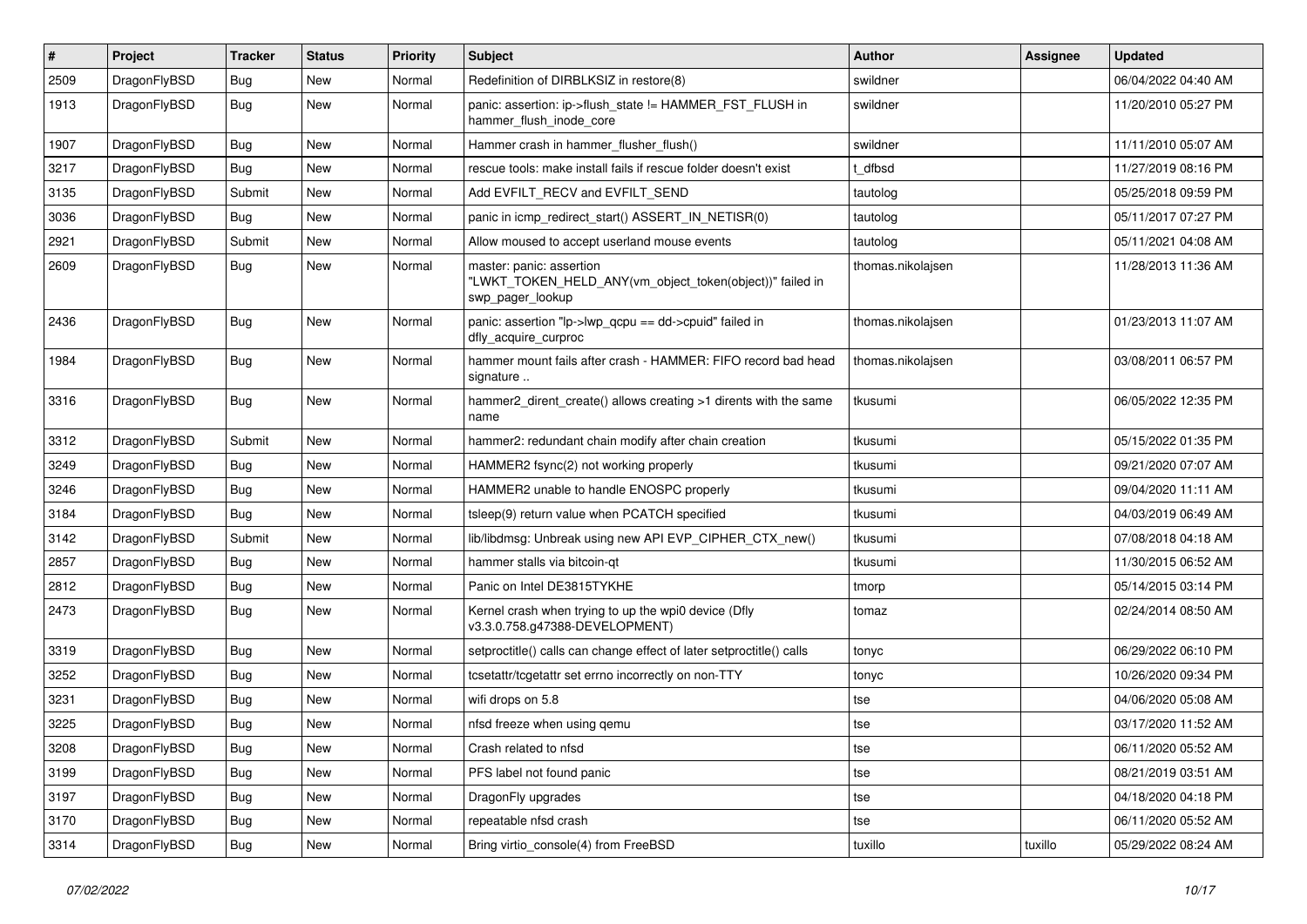| $\sharp$ | Project      | <b>Tracker</b> | <b>Status</b> | <b>Priority</b> | Subject                                                                                      | <b>Author</b>    | Assignee  | <b>Updated</b>      |
|----------|--------------|----------------|---------------|-----------------|----------------------------------------------------------------------------------------------|------------------|-----------|---------------------|
| 3196     | DragonFlyBSD | Bug            | New           | Normal          | test issue after redmine upgrade (2)                                                         | tuxillo          |           | 07/05/2019 04:33 AM |
| 3157     | DragonFlyBSD | Bug            | <b>New</b>    | Normal          | TP-Link UE300 not working in 5.2-RELEASE                                                     | tuxillo          |           | 11/15/2018 02:08 PM |
| 2647     | DragonFlyBSD | Bug            | New           | Normal          | HAMMER panic on 3.6.0                                                                        | tuxillo          |           | 05/11/2021 03:54 AM |
| 2641     | DragonFlyBSD | Bug            | New           | Normal          | Panic when loading natapci as module                                                         | tuxillo          |           | 05/11/2021 03:54 AM |
| 2630     | DragonFlyBSD | Bug            | <b>New</b>    | Normal          | Bring in latest iconv fixes from FreeBSD10 as well as csmapper<br>updates                    | tuxillo          |           | 05/11/2021 03:54 AM |
| 2629     | DragonFlyBSD | Bug            | <b>New</b>    | Normal          | Replace gcc44 with llvm34, clang34, and libc++                                               | tuxillo          |           | 06/02/2014 02:30 PM |
| 2498     | DragonFlyBSD | Bug            | <b>New</b>    | Normal          | DFBSD v3.2.2-RELEASE - LIST_FIRST(&bp->b_dep) == NULL"<br>failed in vfs_vmio_release         | tuxillo          |           | 05/31/2022 04:09 PM |
| 2283     | DragonFlyBSD | Bug            | New           | Normal          | DFBSD DragonFly v2.13.0.957.g4f459 - pmap_release: page<br>should already be gone 0xc27120bc | tuxillo          |           | 01/23/2012 03:03 AM |
| 2224     | DragonFlyBSD | Bug            | <b>New</b>    | Normal          | v2.13.0.291.gaa7ec - Panic on fq while installing world                                      | tuxillo          |           | 11/18/2011 01:40 AM |
| 2171     | DragonFlyBSD | Bug            | <b>New</b>    | Normal          | DFBSD v2.13.0.151.gdc8442 - panic: assertion "(*ptep &<br>$(PG_MANAGED PG_V)$ == PG_V"       | tuxillo          |           | 11/04/2011 05:06 PM |
| 2166     | DragonFlyBSD | Bug            | New           | Normal          | DFBSD v2.13.0.109.g05b9d - Strange lockups                                                   | tuxillo          |           | 10/29/2011 11:20 AM |
| 2129     | DragonFlyBSD | Bug            | New           | Normal          | DFBSD v2.11.0.661.gf9438 i386 - panic: lockmgr thrd sleep                                    | tuxillo          |           | 09/05/2011 09:49 AM |
| 2084     | DragonFlyBSD | Bug            | <b>New</b>    | Normal          | DFBSD v2.11.0.242.g4d317 - panic: zone: entry not free                                       | tuxillo          |           | 07/03/2012 01:23 AM |
| 2078     | DragonFlyBSD | Bug            | New           | Normal          | DFBSD i386 v2.11.0.201.g3ed2f - Panic during installworld into a<br>vn0 device               | tuxillo          |           | 05/19/2011 07:50 PM |
| 1959     | DragonFlyBSD | Bug            | <b>New</b>    | Normal          | DFBSD v2.9.1.422.gc98f2 - Panic during boot - IPv6 and PF                                    | tuxillo          |           | 01/13/2011 03:37 AM |
| 1867     | DragonFlyBSD | Bug            | New           | Normal          | it(4) motherboard and fan problems                                                           | tuxillo          |           | 07/08/2011 10:48 AM |
| 2490     | DragonFlyBSD | Bug            | New           | Normal          | nmalloc should color addresses to avoid cache bank conflictsw                                | vsrinivas        |           | 06/10/2014 05:51 AM |
| 2489     | DragonFlyBSD | Bug            | <b>New</b>    | Normal          | nmalloc doesn't cache VA for allocations > 8KB                                               | vsrinivas        |           | 06/10/2014 05:51 AM |
| 2154     | DragonFlyBSD | Bug            | New           | Normal          | vkernel copyout() doesn't return EFAULT on error                                             | vsrinivas        |           | 10/20/2011 03:53 AM |
| 2136     | DragonFlyBSD | Bug            | New           | Normal          | socketpair() doesn't free file descriptors on copyout failure                                | vsrinivas        |           | 04/05/2013 09:13 AM |
| 2113     | DragonFlyBSD | Bug            | <b>New</b>    | Normal          | nmalloc threaded program fork leak                                                           | vsrinivas        | vsrinivas | 08/11/2011 07:25 PM |
| 2085     | DragonFlyBSD | Bug            | New           | Normal          | panic: assertion: (m->flags & PG_MAPPED) == 0 in<br>vm_page_free_toq                         | vsrinivas        |           | 06/10/2011 07:48 AM |
| 1861     | DragonFlyBSD | Bug            | <b>New</b>    | Normal          | panic via kprintf (lockmgr called in a hard section)                                         | vsrinivas        |           | 10/11/2010 12:56 AM |
| 2886     | DragonFlyBSD | Bug            | <b>New</b>    | Normal          | dragonfly mail agent: sending a testmail causes high system load                             | worf             |           | 02/05/2016 05:53 AM |
| 2287     | DragonFlyBSD | <b>Bug</b>     | New           | Normal          | HAMMER(ROOT) Illegal UNDO TAIL signature at<br>300000001967c000                              | y0n3t4n1         |           | 11/07/2018 01:22 AM |
| 2840     | DragonFlyBSD | <b>Bug</b>     | <b>New</b>    | Normal          | wrong voltage is reported                                                                    | yellowrabbit2010 |           | 09/11/2015 06:09 PM |
| 2585     | DragonFlyBSD | <b>Bug</b>     | New           | Normal          | Dfly 3.4.3 on ESXi 5.1, HP Smart Array P410 passthrough<br>recognised, but not functioning   | yggdrasil        | swildner  | 05/09/2022 08:14 AM |
| 2324     | DragonFlyBSD | Bug            | New           | Normal          | natacotrol support > 2TB not working even after the ftigeot patch                            | zenny            |           | 03/03/2012 01:00 AM |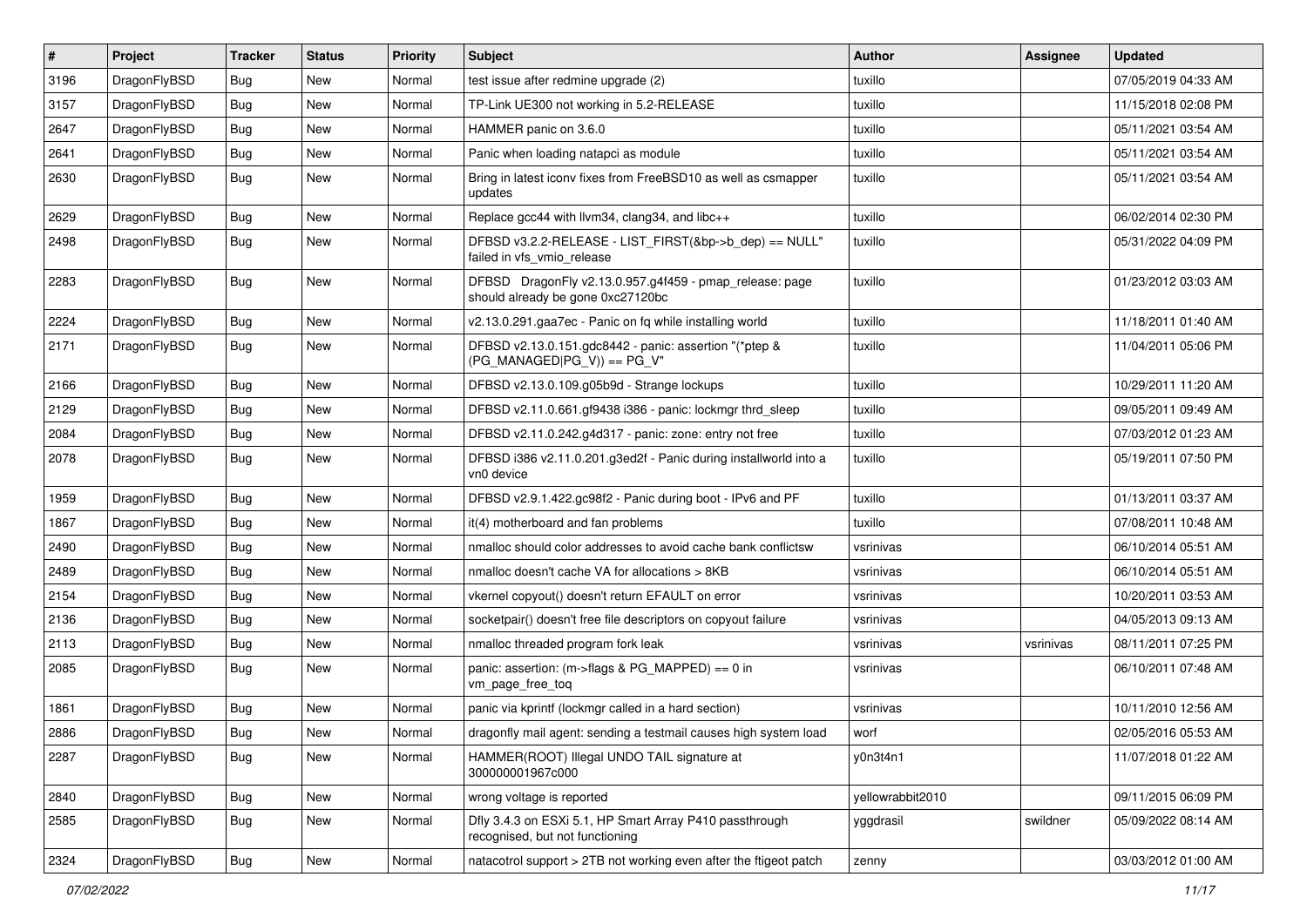| $\vert$ # | Project      | <b>Tracker</b> | <b>Status</b> | <b>Priority</b> | Subject                                                                                                | <b>Author</b>    | <b>Assignee</b> | <b>Updated</b>      |
|-----------|--------------|----------------|---------------|-----------------|--------------------------------------------------------------------------------------------------------|------------------|-----------------|---------------------|
| 3224      | DragonFlyBSD | Bug            | New           | Normal          | Kernel panic when trying to ping6                                                                      | zhtw             |                 | 03/08/2020 08:55 AM |
| 1398      | DragonFlyBSD | Submit         | In Progress   | Normal          | hdestroy(3) restricts hash key to point to malloc'ed space                                             | Anonymous        |                 | 08/20/2021 04:06 PM |
| 1390      | DragonFlyBSD | <b>Bug</b>     | In Progress   | Normal          | Use id_t type for {get,set}priority()                                                                  | Anonymous        | tuxillo         | 07/05/2019 02:18 AM |
| 1700      | DragonFlyBSD | Submit         | In Progress   | Normal          | skip boot2 menu on <enter></enter>                                                                     | Johannes.Hofmann | tuxillo         | 05/15/2022 08:35 AM |
| 3299      | DragonFlyBSD | <b>Bug</b>     | In Progress   | Normal          | DragonFlyBSD reports utterly wrong uptime (most of the time, right<br>after booting in)                | adrian           |                 | 11/11/2021 01:43 PM |
| 1921      | DragonFlyBSD | Bug            | In Progress   | Normal          | we miss mlockall                                                                                       | alexh            | tuxillo         | 06/18/2022 04:08 AM |
| 331       | DragonFlyBSD | <b>Bug</b>     | In Progress   | Normal          | ftpsesame (aka Bridging S01E03)                                                                        | bastyaelvtars    |                 | 03/09/2013 12:28 PM |
| 1584      | DragonFlyBSD | <b>Bug</b>     | In Progress   | Normal          | can't use ssh from jail: debug1: read_passphrase: can't open<br>/dev/tty: Device busy                  | corecode         | tuxillo         | 05/11/2021 03:53 AM |
| 1583      | DragonFlyBSD | Bug            | In Progress   | Normal          | panic: assertion: cursor->trans->sync_lock_refs > 0 in<br>hammer_recover_cursor                        | corecode         | tuxillo         | 05/11/2021 03:53 AM |
| 1547      | DragonFlyBSD | <b>Bug</b>     | In Progress   | Normal          | disklabel64 automatic sizing                                                                           | corecode         | tuxillo         | 05/11/2021 03:52 AM |
| 1528      | DragonFlyBSD | Bug            | In Progress   | Normal          | ktrace does not show proper return values for pipe(2)                                                  | corecode         | tuxillo         | 05/11/2021 03:52 AM |
| 1475      | DragonFlyBSD | Bug            | In Progress   | Normal          | kernel blocks with low memory and syscons setting a high res mode<br>/ scrollback                      | corecode         | tuxillo         | 05/11/2021 03:52 AM |
| 1469      | DragonFlyBSD | <b>Bug</b>     | In Progress   | Normal          | Hammer history security concern                                                                        | corecode         | tuxillo         | 05/11/2021 03:52 AM |
| 1307      | DragonFlyBSD | <b>Bug</b>     | In Progress   | Normal          | hammer tid -2 shows unexpected result                                                                  | corecode         |                 | 10/18/2016 05:29 PM |
| 1030      | DragonFlyBSD | <b>Bug</b>     | In Progress   | Normal          | msdosfs umount panic                                                                                   | corecode         | tuxillo         | 05/11/2021 03:51 AM |
| 781       | DragonFlyBSD | Bug            | In Progress   | Normal          | fdisk uses wrong geometry on usb flash drives                                                          | corecode         | tuxillo         | 05/11/2021 03:50 AM |
| 742       | DragonFlyBSD | <b>Bug</b>     | In Progress   | Normal          | umount problems with multiple mounts                                                                   | corecode         | tuxillo         | 06/25/2022 04:02 AM |
| 3145      | DragonFlyBSD | Submit         | In Progress   | Normal          | Update libelf to FreeBSD 12 current and build as base library usable<br>by ports                       | davshao          | tuxillo         | 08/20/2021 03:58 PM |
| 3031      | DragonFlyBSD | Submit         | In Progress   | Normal          | Update drm/radeon to Linux 4.7.10 as much as possible                                                  | davshao          | ftigeot         | 08/19/2021 12:33 PM |
| 2414      | DragonFlyBSD | Bug            | In Progress   | Normal          | Lenovo S10 acpi freeze (not new)                                                                       | davshao          |                 | 05/11/2021 04:13 AM |
| 3021      | DragonFlyBSD | <b>Bug</b>     | In Progress   | Normal          | sys/dev/drm/i915/i915_gem_stolen.c:115]: (error) Signed integer<br>overflow for expression '65535<<20' | dcb              |                 | 04/11/2017 12:46 PM |
| 3011      | DragonFlyBSD | <b>Bug</b>     | In Progress   | Normal          | dragonfly/sys/dev/netif/re/re.c: suspicious code?                                                      | dcb              |                 | 07/29/2017 01:26 AM |
| 1336      | DragonFlyBSD | <b>Bug</b>     | In Progress   | Normal          | Still looking for reports of missed directory entries w/ HAMMER                                        | dillon           |                 | 05/11/2021 04:00 AM |
| 1669      | DragonFlyBSD | Bug            | In Progress   | Normal          | Drive wont open using button                                                                           | elekktretterr    |                 | 02/29/2012 12:05 PM |
| 1181      | DragonFlyBSD | Bug            | In Progress   | Normal          | ACX111 panic                                                                                           | elekktretterr    |                 | 05/11/2021 04:00 AM |
| 2819      | DragonFlyBSD | <b>Bug</b>     | In Progress   | Normal          | Random micro system freezes after a week of uptime                                                     | ftigeot          | dillon          | 08/16/2015 08:46 PM |
| 1502      | DragonFlyBSD | <b>Bug</b>     | In Progress   | Normal          | Lock while deleting files from nohistory HAMMER directories                                            | hasso            |                 | 03/10/2013 04:28 AM |
| 2353      | DragonFlyBSD | <b>Bug</b>     | In Progress   | Normal          | panic: assertion "gd->gd_spinlocks_wr == 0" failed in<br>bsd4_schedulerclock                           | jaydg            | alexh           | 11/28/2012 01:57 AM |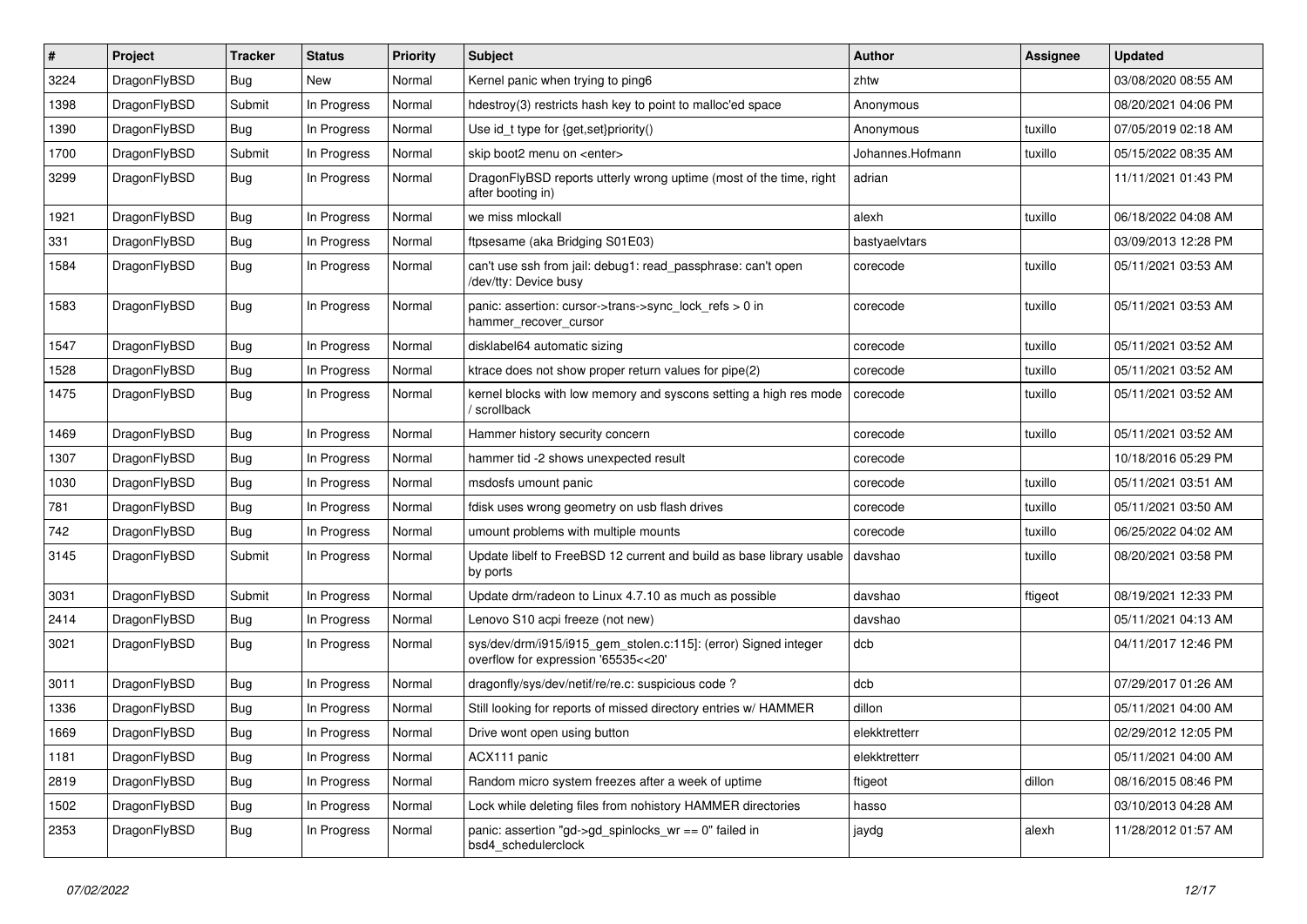| $\pmb{\#}$ | Project      | <b>Tracker</b> | <b>Status</b> | <b>Priority</b> | Subject                                                                                    | Author           | Assignee  | <b>Updated</b>      |
|------------|--------------|----------------|---------------|-----------------|--------------------------------------------------------------------------------------------|------------------|-----------|---------------------|
| 2731       | DragonFlyBSD | Bug            | In Progress   | Normal          | Screen full of random colors when starting Xorg with Intel Haswell<br>HD Graphics P4600    | jkatzmaier       |           | 11/12/2014 04:08 PM |
| 3089       | DragonFlyBSD | <b>Bug</b>     | In Progress   | Normal          | vtnet(4) - disable TCP checksum offload by default                                         | jlane            | vadaszi   | 05/11/2021 04:14 AM |
| 2391       | DragonFlyBSD | Bug            | In Progress   | Normal          | System lock with ahci and acpi enabled on ATI RS690 chipset with<br>SMB600 sata controller | jorisgio         | vadaszi   | 06/03/2015 03:51 PM |
| 2013       | DragonFlyBSD | <b>Bug</b>     | In Progress   | Normal          | oversized DMA request loop                                                                 | josepht          |           | 05/11/2021 04:06 AM |
| 3310       | DragonFlyBSD | Bug            | In Progress   | Normal          | NVMM+QEMU fail to boot with UEFI: Mem Assist Failed<br>[gpa=0xfffffff0]                    | liweitianux      |           | 01/11/2022 03:22 PM |
| 3028       | DragonFlyBSD | <b>Bug</b>     | In Progress   | Normal          | installer: confusion of set/get disk encryption passphrase dialogs                         | liweitianux      | tuxillo   | 06/03/2022 05:13 PM |
| 3317       | DragonFlyBSD | <b>Bug</b>     | In Progress   | Normal          | Network vtnet0 not working on Hetzner cloud                                                | mneumann         |           | 06/18/2022 03:55 AM |
| 168        | DragonFlyBSD | Bug            | In Progress   | Normal          | Livelocked limit engaged while trying to setup IPW wireless                                | mschacht         | sepherosa | 05/11/2021 04:05 AM |
| 1368       | DragonFlyBSD | Bug            | In Progress   | Normal          | suspend signal race?                                                                       | qhwt+dfly        |           | 05/11/2021 03:51 AM |
| 1218       | DragonFlyBSD | Bug            | In Progress   | Normal          | panic: assertion: $error == 0$ in hammer start transaction                                 | rumcic           |           | 05/11/2021 04:00 AM |
| 998        | DragonFlyBSD | Bug            | In Progress   | Normal          | Unconfiguring a vn while it is mounted                                                     | rumcic           | tuxillo   | 05/11/2021 04:00 AM |
| 2549       | DragonFlyBSD | Bug            | In Progress   | Normal          | netgraph7: Kernel page fault.                                                              | russiane39       | nant      | 05/10/2013 11:20 PM |
| 3160       | DragonFlyBSD | Submit         | In Progress   | Normal          | State the implementation difference in pkill/pgrep manual                                  | sevan            | tuxillo   | 06/03/2022 05:15 PM |
| 1302       | DragonFlyBSD | Bug            | In Progress   | Normal          | Checkpoint regression?                                                                     | sjg              | sjg       | 07/10/2013 05:22 PM |
| 3269       | DragonFlyBSD | <b>Bug</b>     | In Progress   | Normal          | Is double-buffer'd buf still required by HAMMER2 ?                                         | tkusumi          |           | 05/12/2021 04:09 PM |
| 3295       | DragonFlyBSD | Bug            | In Progress   | Normal          | Adapt devel/libvirt for nvmm                                                               | tuxillo          | tuxillo   | 11/03/2021 04:56 PM |
| 2358       | DragonFlyBSD | Bug            | In Progress   | Normal          | DFBSD v3.0.2.32.g928ca - panic: hammer: insufficient undo FIFO<br>space!                   | tuxillo          | tuxillo   | 05/10/2021 02:50 AM |
| 2351       | DragonFlyBSD | <b>Bug</b>     | In Progress   | Normal          | DFBSD v3.1.0.579.g44ccf - Stuck during startup, random freezes                             | tuxillo          |           | 04/24/2012 08:21 AM |
| 2345       | DragonFlyBSD | <b>Bug</b>     | In Progress   | Normal          | DFBSD v3.1.0.457.gd679f - NFS panic on diskless station                                    | tuxillo          |           | 04/07/2012 05:22 PM |
| 2282       | DragonFlyBSD | Bug            | In Progress   | Normal          | gdb segfaults with certain corefiles                                                       | tuxillo          |           | 01/18/2012 04:40 PM |
| 2360       | DragonFlyBSD | Bug            | In Progress   | Normal          | Wishlist: virtio driver import                                                             | vsrinivas        |           | 06/04/2022 04:16 AM |
| 1749       | DragonFlyBSD | Bug            | In Progress   | Normal          | HAMMER fsstress panic in hammer_flush_inode_core<br>'ip->flush state != HAMMER FST FLUSH'  | vsrinivas        |           | 05/11/2021 04:06 AM |
| 1744       | DragonFlyBSD | <b>Bug</b>     | In Progress   | Normal          | HAMMER fsstress panic in hammer_setup_child_callback                                       | vsrinivas        |           | 05/11/2021 04:05 AM |
| 1661       | DragonFlyBSD | Bug            | In Progress   | Normal          | panic on password entry mount smb filesystem                                               | vsrinivas        |           | 11/27/2021 08:29 AM |
| 604        | DragonFlyBSD | Bug            | In Progress   | Normal          | 1.8.1-RELEASE - clock runs fast on mainboard ASUS P5A-B                                    | l yeti           |           | 05/11/2021 03:55 AM |
| 3318       | DragonFlyBSD | Bug            | In Progress   | Normal          | Segmenation fault when a process resumed with checkpt exits                                | zabolekar        | tuxillo   | 06/18/2022 08:24 AM |
| 2438       | DragonFlyBSD | Submit         | Feedback      | Normal          | TRIM fixes                                                                                 | Anonymous        | tuxillo   | 05/11/2021 03:45 AM |
| 1397       | DragonFlyBSD | <b>Bug</b>     | Feedback      | Normal          | jobs -I output inconsistency when called from script                                       | Anonymous        | tuxillo   | 05/15/2022 05:07 AM |
| 2617       | DragonFlyBSD | Bug            | Feedback      | Normal          | Possible issue with wireless mouse on 3.6 release                                          | FilippoMo        |           | 01/14/2015 03:42 PM |
| 1824       | DragonFlyBSD | Bug            | Feedback      | Normal          | kernel panic, x86, 2.7.3.859.ge5104                                                        | akirchhoff135014 |           | 03/10/2013 07:49 AM |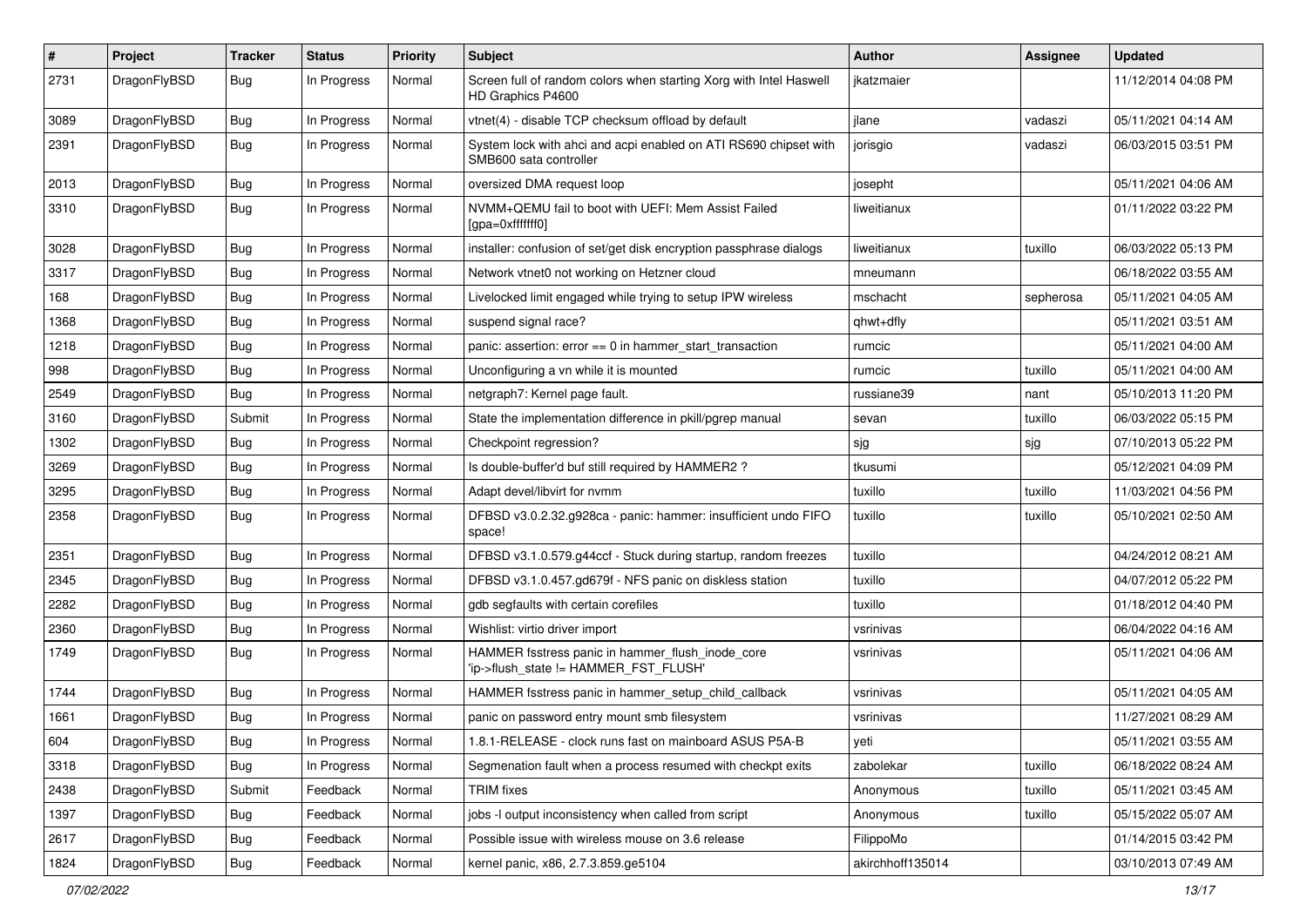| $\vert$ # | Project      | <b>Tracker</b> | <b>Status</b> | <b>Priority</b> | Subject                                                                                                                                                   | <b>Author</b> | Assignee | <b>Updated</b>      |
|-----------|--------------|----------------|---------------|-----------------|-----------------------------------------------------------------------------------------------------------------------------------------------------------|---------------|----------|---------------------|
| 1718      | DragonFlyBSD | Bug            | Feedback      | Normal          | IDE disk drive not detected by x86 64 2.6.1 Live CD                                                                                                       | bcox          |          | 11/27/2021 08:25 AM |
| 1521      | DragonFlyBSD | Bug            | Feedback      | Normal          | amd64 2.4 livecd won't mount root at boot                                                                                                                 | bolapara      |          | 01/28/2018 03:45 AM |
| 1618      | DragonFlyBSD | Bug            | Feedback      | Normal          | collision for 'struct pmap' when using RPC and <sys user.h=""></sys>                                                                                      | carenas       |          | 05/11/2021 04:05 AM |
| 1481      | DragonFlyBSD | Bug            | Feedback      | Normal          | panic: assertion: kva_p(buf) in soopt_from_kbuf (after ipfw pipe<br>show, 2.2.1-R)                                                                        | combiner      |          | 05/11/2021 04:01 AM |
| 1587      | DragonFlyBSD | Bug            | Feedback      | Normal          | can't gdb across fork                                                                                                                                     | corecode      | tuxillo  | 05/11/2021 03:54 AM |
| 1287      | DragonFlyBSD | Bug            | Feedback      | Normal          | altg configuration doesn't work                                                                                                                           | corecode      | tuxillo  | 05/11/2021 03:51 AM |
| 911       | DragonFlyBSD | Bug            | Feedback      | Normal          | kldload/kernel linker can exceed malloc reserve and panic system                                                                                          | corecode      | tuxillo  | 05/11/2021 03:51 AM |
| 901       | DragonFlyBSD | Bug            | Feedback      | Normal          | route show needs to get data from all cpus                                                                                                                | corecode      | tuxillo  | 05/11/2021 03:50 AM |
| 847       | DragonFlyBSD | Bug            | Feedback      | Normal          | processes getting stuck on mount point                                                                                                                    | corecode      | tuxillo  | 05/11/2021 03:50 AM |
| 2717      | DragonFlyBSD | Submit         | Feedback      | Normal          | Out of range numeric handling                                                                                                                             | dclink        | tuxillo  | 05/11/2021 04:08 AM |
| 1448      | DragonFlyBSD | Bug            | Feedback      | Normal          | panic: assertion: _tp->tt_msg->tt_cpuid == mycpuid in<br>tcp_callout_active tcp_output tcp_usr_send netmsg_pru_send<br>netmsg_service tcpmsg_service_loop | dillon        |          | 05/11/2021 04:00 AM |
| 1429      | DragonFlyBSD | Bug            | Feedback      | Normal          | vkernel bug - "mfree: m->m_nextpkt != NULL"                                                                                                               | dillon        |          | 05/11/2021 04:00 AM |
| 1668      | DragonFlyBSD | <b>Bug</b>     | Feedback      | Normal          | Power button not working                                                                                                                                  | elekktretterr |          | 03/10/2013 06:22 AM |
| 1613      | DragonFlyBSD | <b>Bug</b>     | Feedback      | Normal          | USB Keyboard not working on master                                                                                                                        | elekktretterr |          | 05/11/2021 04:05 AM |
| 1456      | DragonFlyBSD | <b>Bug</b>     | Feedback      | Normal          | Microsoft wireless desktop problems                                                                                                                       | elekktretterr |          | 01/15/2015 08:34 AM |
| 1454      | DragonFlyBSD | <b>Bug</b>     | Feedback      | Normal          | Unable to boot from external USB DVD drive                                                                                                                | elekktretterr |          | 05/11/2021 04:01 AM |
| 1592      | DragonFlyBSD | <b>Bug</b>     | Feedback      | Normal          | AcpiOSUnmapMemory: Warning, deallocation did not track<br>allocation.                                                                                     | eocallaghan   |          | 06/02/2014 07:45 AM |
| 1591      | DragonFlyBSD | <b>Bug</b>     | Feedback      | Normal          | Lenovo X301 hangs with AHCI Driver CMD TIMEOUT<br>STS=d0 <bsy></bsy>                                                                                      | eocallaghan   |          | 05/11/2021 04:05 AM |
| 1672      | DragonFlyBSD | <b>Bug</b>     | Feedback      | Normal          | panic (trap 12) around btree search() in 2.4.1-RELEASE                                                                                                    | floid         |          | 01/19/2015 03:36 AM |
| 979       | DragonFlyBSD | <b>Bug</b>     | Feedback      | Normal          | Failure-prone USB mass storage (SB600? msdosfs? CAM?)                                                                                                     | floid         |          | 01/15/2015 08:38 AM |
| 846       | DragonFlyBSD | <b>Bug</b>     | Feedback      | Normal          | USB bugs:usb mouse can't used!                                                                                                                            | frankning     |          | 01/15/2015 08:36 AM |
| 2037      | DragonFlyBSD | <b>Bug</b>     | Feedback      | Normal          | Panic Bad link elm while building packages                                                                                                                | ftigeot       | dillon   | 04/21/2011 07:20 AM |
| 1593      | DragonFlyBSD | <b>Bug</b>     | Feedback      | Normal          | panic: assertion: $ccb == ap > ap$ err $ccb$ in ahci put err $ccb$                                                                                        | ftigeot       | ftigeot  | 05/15/2022 05:09 AM |
| 1563      | DragonFlyBSD | <b>Bug</b>     | Feedback      | Normal          | reset(1) doesn't reset terminal to the defaults                                                                                                           | hasso         |          | 03/10/2013 04:17 AM |
| 1486      | DragonFlyBSD | <b>Bug</b>     | Feedback      | Normal          | Interrupt storm related to SATA DVD device                                                                                                                | hasso         |          | 05/11/2021 04:01 AM |
| 1411      | DragonFlyBSD | <b>Bug</b>     | Feedback      | Normal          | Burning doesn't work with ahci(4)                                                                                                                         | hasso         | dillon   | 05/11/2021 04:00 AM |
| 1745      | DragonFlyBSD | <b>Bug</b>     | Feedback      | Normal          | kmalloc panic                                                                                                                                             | josepht       |          | 05/11/2021 04:05 AM |
| 1330      | DragonFlyBSD | <b>Bug</b>     | Feedback      | Normal          | Hammer, usb disk, SYNCHRONIZE CACHE failure                                                                                                               | josepht       |          | 06/02/2014 04:56 AM |
| 1717      | DragonFlyBSD | <b>Bug</b>     | Feedback      | Normal          | HAMMER panic in hammer_cursor_down()                                                                                                                      | josepht1      |          | 05/11/2021 04:05 AM |
| 2090      | DragonFlyBSD | <b>Bug</b>     | Feedback      | Normal          | snd_hda does not support headphone automute                                                                                                               | justin        |          | 03/29/2012 08:03 PM |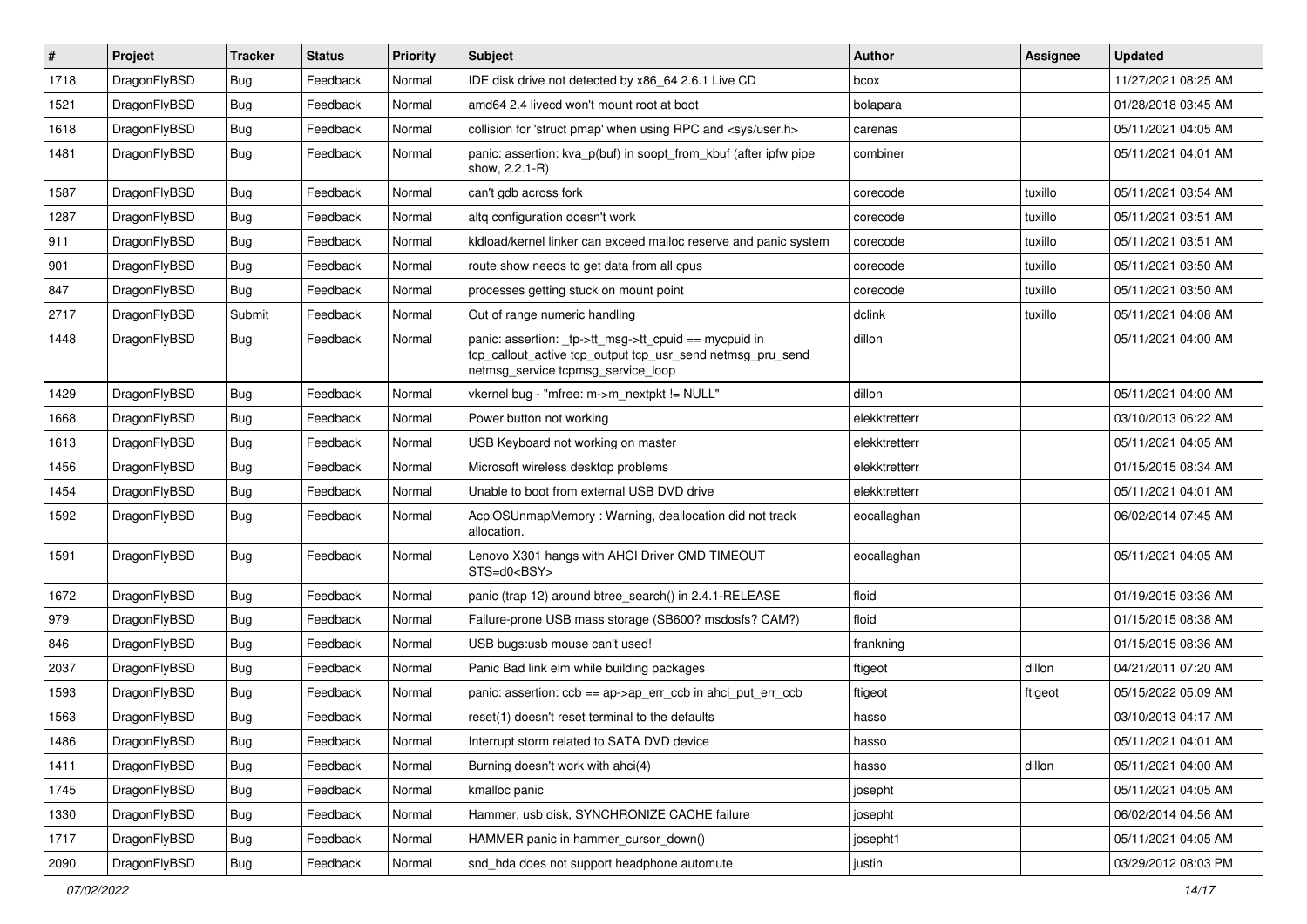| $\sharp$ | Project      | <b>Tracker</b> | <b>Status</b> | <b>Priority</b> | Subject                                                                                                                                                     | <b>Author</b>  | Assignee | <b>Updated</b>      |
|----------|--------------|----------------|---------------|-----------------|-------------------------------------------------------------------------------------------------------------------------------------------------------------|----------------|----------|---------------------|
| 1727     | DragonFlyBSD | <b>Bug</b>     | Feedback      | Normal          | CD boot panic (2.6.1) (usb?)                                                                                                                                | kiril          |          | 05/15/2022 05:10 AM |
| 2288     | DragonFlyBSD | <b>Bug</b>     | Feedback      | Normal          | Random IO performance loss introduced since January 1st                                                                                                     | lentferj       |          | 01/23/2013 04:21 PM |
| 1860     | DragonFlyBSD | <b>Bug</b>     | Feedback      | Normal          | Panic while creating UFS fs on vn(4) for initrd                                                                                                             | matthias       |          | 02/29/2012 07:16 AM |
| 2644     | DragonFlyBSD | <b>Bug</b>     | Feedback      | Normal          | 3.6.0-REL trap 9 on boot                                                                                                                                    | memmerto       |          | 11/27/2021 08:08 AM |
| 1144     | DragonFlyBSD | <b>Bug</b>     | Feedback      | Normal          | Incorrect clock under KVM                                                                                                                                   | msylvan        |          | 03/09/2013 01:17 PM |
| 2958     | DragonFlyBSD | <b>Bug</b>     | Feedback      | Normal          | Hammer FS dies during pruning after massive write load                                                                                                      | neilb          |          | 10/11/2016 04:20 AM |
| 2957     | DragonFlyBSD | <b>Bug</b>     | Feedback      | Normal          | swapoff -a followed by swapon -a doesn't give your swap back                                                                                                | neilb          |          | 10/09/2016 04:17 AM |
| 3152     | DragonFlyBSD | <b>Bug</b>     | Feedback      | Normal          | Console's size in ttyv0 and single user mode is sticking to 80x25,<br>while ttyv1 can make use of the whole screen                                          | overtime       |          | 02/24/2019 01:08 AM |
| 1101     | DragonFlyBSD | <b>Bug</b>     | Feedback      | Normal          | ohci related panic                                                                                                                                          | polachok       |          | 05/11/2021 04:00 AM |
| 1577     | DragonFlyBSD | <b>Bug</b>     | Feedback      | Normal          | panic: assertion: leaf->base.obj_id == ip->obj_id in<br>hammer_ip_delete_range                                                                              | qhwt+dfly      |          | 05/11/2021 04:01 AM |
| 1387     | DragonFlyBSD | Bug            | Feedback      | Normal          | zero-size malloc and ps: kvm_getprocs: Bad address                                                                                                          | qhwt+dfly      |          | 05/11/2021 04:00 AM |
| 570      | DragonFlyBSD | Bug            | Feedback      | Normal          | 1.8.x: ACPI problems                                                                                                                                        | qhwt+dfly      |          | 06/02/2014 03:45 AM |
| 1560     | DragonFlyBSD | Bug            | Feedback      | Normal          | Unable to modify partition table on ThinkPad T61p during install                                                                                            | rehsack        |          | 01/15/2015 08:57 AM |
| 1580     | DragonFlyBSD | Bug            | Feedback      | Normal          | Panic (Fatal trap 12: page fault while in kernel mode) while playing<br>with pf and netif names                                                             | rumcic         |          | 12/21/2018 01:21 AM |
| 1489     | DragonFlyBSD | Bug            | Feedback      | Normal          | panic: ufs_dirbad: bad dir                                                                                                                                  | rumcic         |          | 03/10/2013 04:34 AM |
| 1250     | DragonFlyBSD | Bug            | Feedback      | Normal          | Panic upon plugging an USB flash drive into the machine                                                                                                     | rumcic         |          | 03/10/2013 05:17 AM |
| 1249     | DragonFlyBSD | Bug            | Feedback      | Normal          | panic: ffs vfree: freeing free inode                                                                                                                        | rumcic         |          | 03/10/2013 05:13 AM |
| 2100     | DragonFlyBSD | Bug            | Feedback      | Normal          | devfs related panic                                                                                                                                         | sepherosa      | alexh    | 07/10/2011 02:29 PM |
| 243      | DragonFlyBSD | Bug            | Feedback      | Normal          | weird behavior in the shell                                                                                                                                 | swildner       |          | 05/31/2022 02:51 PM |
| 2459     | DragonFlyBSD | Bug            | Feedback      | Normal          | apic problems with HP Probook 4510s                                                                                                                         | thowe          |          | 11/27/2021 08:22 AM |
| 1579     | DragonFlyBSD | Bug            | Feedback      | Normal          | dfly 2.4.1 does not like HP DL360G4p and Smart Array 6400 with<br>MSA20                                                                                     | tomaz.borstnar | tuxillo  | 06/02/2014 02:44 PM |
| 1282     | DragonFlyBSD | Bug            | Feedback      | Normal          | panic (trap 12) when booting SMP kernel on Atom 330 (dual core)                                                                                             | tomaz.borstnar |          | 05/11/2021 04:00 AM |
| 806      | DragonFlyBSD | Bug            | Feedback      | Normal          | boot error on MacBook                                                                                                                                       | tralamazza     |          | 06/04/2022 05:28 AM |
| 2556     | DragonFlyBSD | Bug            | Feedback      | Normal          | DragonFly v3.5.0.81.gd3479 - Process signal weirdness                                                                                                       | tuxillo        |          | 12/17/2013 03:48 PM |
| 1332     | DragonFlyBSD | Bug            | Feedback      | Normal          | DFBSD 2.2 - Booting usbcdrom/usbsticks on thinkpad hangs on<br>'B I X Halted'                                                                               | tuxillo        |          | 05/11/2021 04:00 AM |
| 2081     | DragonFlyBSD | <b>Bug</b>     | Feedback      | Normal          | Panic on device "detach" / "failure"                                                                                                                        | vsrinivas      |          | 02/29/2012 07:11 AM |
| 3194     | DragonFlyBSD | <b>Bug</b>     | <b>New</b>    | High            | Hammer kernel crash on mirror-stream of PFS after upgrade<br>(assertion "cursor->flags &<br>HAMMER_CURSOR_ITERATE_CHECK" failed in<br>hammer_btree_iterate) | Anonymous      |          | 06/29/2019 01:32 PM |
| 2870     | DragonFlyBSD | <b>Bug</b>     | New           | High            | Broken text and icons when glamor acceleration is used                                                                                                      | 375gnu         | ftigeot  | 01/31/2016 12:13 AM |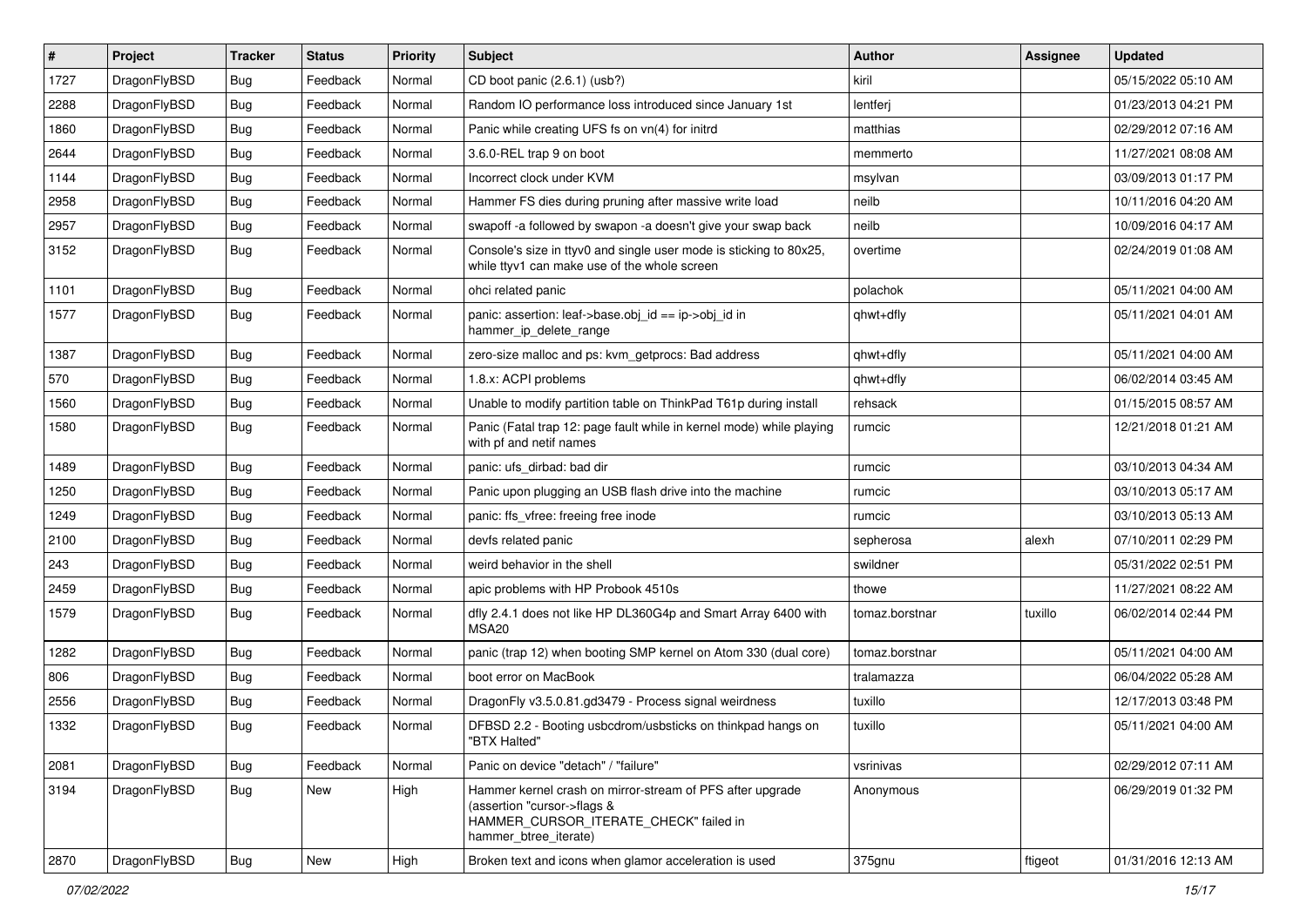| #    | Project      | <b>Tracker</b> | <b>Status</b> | <b>Priority</b> | Subject                                                                                       | Author            | Assignee  | <b>Updated</b>      |
|------|--------------|----------------|---------------|-----------------|-----------------------------------------------------------------------------------------------|-------------------|-----------|---------------------|
| 3240 | DragonFlyBSD | Bug            | New           | High            | compile error because of openssl with /usr/dports/security/rhash for<br>mysql 8 install       | <b>UlasSAYGIN</b> |           | 06/04/2020 08:05 AM |
| 2736 | DragonFlyBSD | <b>Bug</b>     | <b>New</b>    | High            | kernel panics on acpi timer probe function                                                    | cnb               |           | 05/11/2021 03:55 AM |
| 1198 | DragonFlyBSD | Bug            | <b>New</b>    | High            | DDB loops panic in db read bytes                                                              | corecode          | tuxillo   | 05/11/2021 03:51 AM |
| 2657 | DragonFlyBSD | <b>Bug</b>     | <b>New</b>    | High            | Needs acl to migrate our servers                                                              | ferney            |           | 03/31/2014 11:37 AM |
| 2825 | DragonFlyBSD | <b>Bug</b>     | New           | High            | 3x dhclient = hanging system (objcache exhausted)                                             | jaccovonb         | sepherosa | 05/11/2021 03:55 AM |
| 2421 | DragonFlyBSD | Bug            | <b>New</b>    | High            | Kernel panic: vm_fault: page 0xc0f70000 not busy!                                             | lentferj          |           | 10/03/2012 08:16 AM |
| 2117 | DragonFlyBSD | <b>Bug</b>     | New           | High            | ACPI and/or bce(4) problem with 2.11.0.673.g0d557 on HP DL380<br>G6                           | pauska            |           | 08/22/2011 10:15 AM |
| 2547 | DragonFlyBSD | <b>Bug</b>     | <b>New</b>    | High            | crashed while doing a dry run of pkg_rolling-replace                                          | phma              |           | 04/18/2013 10:40 PM |
| 3129 | DragonFlyBSD | <b>Bug</b>     | <b>New</b>    | High            | Kernel panic with 5.2.0 on A2SDi-4C-HLN4F                                                     | stateless         |           | 04/24/2018 12:50 AM |
| 2915 | DragonFlyBSD | Bug            | <b>New</b>    | High            | Hammer mirror-copy problem                                                                    | t dfbsd           |           | 08/25/2016 05:28 AM |
| 3266 | DragonFlyBSD | Bug            | <b>New</b>    | High            | Filesystems broken due to "KKASSERT(count &<br>TOK_COUNTMASK);"                               | tkusumi           |           | 03/15/2021 01:21 PM |
| 2930 | DragonFlyBSD | Bug            | <b>New</b>    | High            | 'objcache' causes panic during 'nfs_readdir'                                                  | tofergus          |           | 07/26/2016 01:09 PM |
| 2140 | DragonFlyBSD | <b>Bug</b>     | <b>New</b>    | High            | hammer io delallocate panic with 'duplicate entry' message                                    | ttw               |           | 10/07/2011 12:22 PM |
| 2495 | DragonFlyBSD | Bug            | <b>New</b>    | High            | DFBSD v3.3.0.960.g553fe7 - ocnt != 0" failed in<br>prop_object_release                        | tuxillo           |           | 05/31/2022 04:08 PM |
| 2828 | DragonFlyBSD | <b>Bug</b>     | <b>New</b>    | High            | On AMD APUs and Bulldozer CPUs, the machdep.cpu_idle_hlt<br>sysctl should be 3 by default     | vadaszi           | vadaszi   | 05/11/2021 04:07 AM |
| 2071 | DragonFlyBSD | Bug            | <b>New</b>    | High            | Panic on assertion: $(int)(flag->seq - seq) > 0$ in hammer flusher flush<br>after inode error | vsrinivas         |           | 06/12/2011 07:59 AM |
| 1185 | DragonFlyBSD | Bug            | <b>New</b>    | High            | need a tool to merge changes into /etc                                                        | wa1ter            |           | 02/18/2014 06:02 AM |
| 3124 | DragonFlyBSD | <b>Bug</b>     | <b>New</b>    | High            | DragonFlyBSD 5.0.2 with Hammer2 with UEFI install doesn't boot                                | wiesl             |           | 06/18/2019 05:07 AM |
| 1920 | DragonFlyBSD | Bug            | New           | High            | system hangs                                                                                  | zhtw              |           | 11/22/2010 08:59 AM |
| 884  | DragonFlyBSD | <b>Bug</b>     | In Progress   | High            | Performance/memory problems under filesystem IO load                                          | hasso             |           | 05/11/2021 03:50 AM |
| 3111 | DragonFlyBSD | <b>Bug</b>     | In Progress   | High            | Mouse lags every second heavily under X11                                                     | mneumann          |           | 12/12/2017 09:46 PM |
| 2296 | DragonFlyBSD | <b>Bug</b>     | In Progress   | High            | panic: assertion "m->wire count > 0" failed                                                   | thomas.nikolajsen |           | 08/30/2012 06:09 AM |
| 1831 | DragonFlyBSD | <b>Bug</b>     | Feedback      | High            | HAMMER "malloc limit exceeded" panic                                                          | eocallaghan       | dillon    | 06/04/2022 04:38 AM |
| 2396 | DragonFlyBSD | Bug            | Feedback      | High            | Latest 3.1 development version core dumps while destroying master<br><b>PFS</b>               | sgeorge           |           | 01/23/2013 04:10 PM |
| 2347 | DragonFlyBSD | Bug            | Feedback      | High            | Hammer PFSes destroy does not give back full space allocated to<br><b>PFS</b>                 | sgeorge           |           | 07/19/2012 01:11 AM |
| 3205 | DragonFlyBSD | <b>Bug</b>     | Feedback      | High            | Go compiler net test failing                                                                  | t_dfbsd           | tuxillo   | 05/10/2021 02:45 AM |
| 2638 | DragonFlyBSD | <b>Bug</b>     | Feedback      | High            | Fix machdep.pmap_mmu_optimize                                                                 | tuxillo           |           | 05/11/2021 04:07 AM |
| 2735 | DragonFlyBSD | Bug            | New           | Urgent          | iwn panics SYSSASSERT                                                                         | cnb               |           | 05/11/2021 03:55 AM |